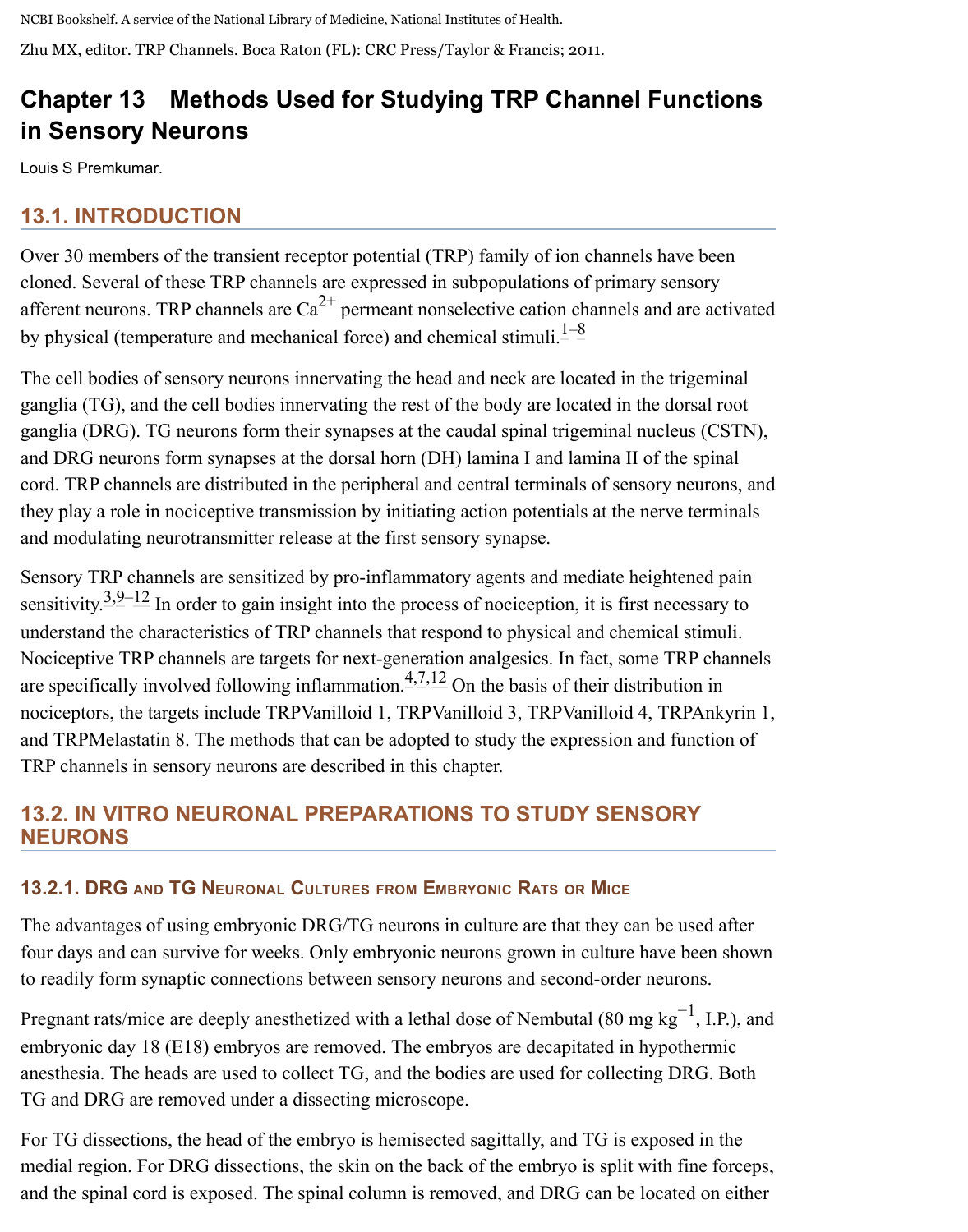side of the vertebral column. TG/DRG are removed and placed into a 15-mL conical tube with a 5-mL cold L-15 medium (Sigma, St. Louis, MO, USA) and centrifuged for 5 min at  $500 \times g$ .

After centrifugation, the supernatant is discarded, and the pellet is resuspended in 5 mL Hank's buffered salt solution (Ca<sup>2+</sup> and Mg<sup>2+</sup>-free, HBSS) containing 5 mg collagenase D, Worthington type 2 (0.1%) (Roche Molecular Biochemicals, Indianapolis, IN, USA), and 5 mg trypsin, type 1 (0.1%) (Sigma). DRG are digested for 45 min in a 37°C water bath with rotation at 150 rpm. After digestion, the samples are centrifuged at  $500 \times g$  for 5 min. The supernatant is discarded, and the pellet is resuspended in an 8-mL Neurobasal medium (NBM) supplemented with B-27, a serum free supplement (2 mM), L-Glutamine (10 µL/mL) (Invitrogen, Carlsbad, CA, USA), nerve growth factor (NGF 2.5S, 100 ng/mL, Sigma), and penicillin–streptomycin (Invitrogen). DRG are triturated 30–50 times with a siliconized fire-polished 9-inch Pasteur pipette and plated on glass cover slips previously coated with poly-D-lysine (10 µg/mL, Sigma) in a 24-well plate containing 0.5 mL medium per well. Samples are incubated at  $5\%$  CO<sub>2</sub> and  $37^{\circ}$ C. On day 2, the medium is changed. The neurons are ready to use after 4 days in culture.

### **13.2.2. DRG AND TG DISSOCIATED NEURONS FROM ADULT RATS OR MICE**

In order to address ontogenic changes and while studying disease models, it is necessary to use sensory neurons from adult animals. Rats/mice are deeply anesthetized with isoflurane (Abbott Labs, Chicago, IL, USA) and, when they no longer respond to the foot pinch, are decapitated for TG collection. The brain is removed from the head, and TG can be located in the trigeminal notch of the petrosal bone. For DRG collection, the spinal column is removed, trimmed, cut into two segments, and placed into an L-15 medium in a Petri dish. The dorsal side of the vertebral column is cut by a pair of fine scissors, and the spinal cord is exposed. DRG are located in the intervertebral foramen. TG and DRG are collected with fine forceps and placed in an ice-cold L-15 medium. The processing procedure is the same between embryonic and adult tissues. Neurons are maintained at 37°C in an incubator (humidified atmosphere of 5%  $CO_2$ ) and are used within 24 hours.

#### **13.2.3. DRG-DH CO-CULTURES FROM EMBRYONIC RATS OR MICE**

In order to study the role of TRP channels expressed in the central terminals of DRG/TG neurons, embryonic DRG/TG neurons are co-cultured with spinal DH or CSTN neurons. Embryonic neuronal cultures readily form synapses as compared to adult neurons.

Embryonic DRG/TG neurons are prepared as described above. The spinal cord is collected after the meninges are pulled away with two pairs of forceps. The spinal cord is placed on its ventral side, and the medial ventral horn part is pressed down. The DH, which is located on both lateral sides, is cut by a blade longitudinally. The DH of the spinal cord is transferred to a 15-mL tube containing HBSS with digestive enzymes, and neurons are dissociated as described above. The DH, together with the DRG neurons, is plated on poly-D-lysine coated glass cover slips. In some dishes, only DH or DRG neurons are plated to obtain DH or DRG neuronal monocultures, respectively. The co-cultures are ready to use after one week. DRG neurons and DH neurons are easily distinguished by their morphology. DRG neurons are rounded with long axons, whereas DH neurons are pyramidal shaped. In a similar manner, CSTN neurons can be isolated for TG-CSTN neuronal co-cultures.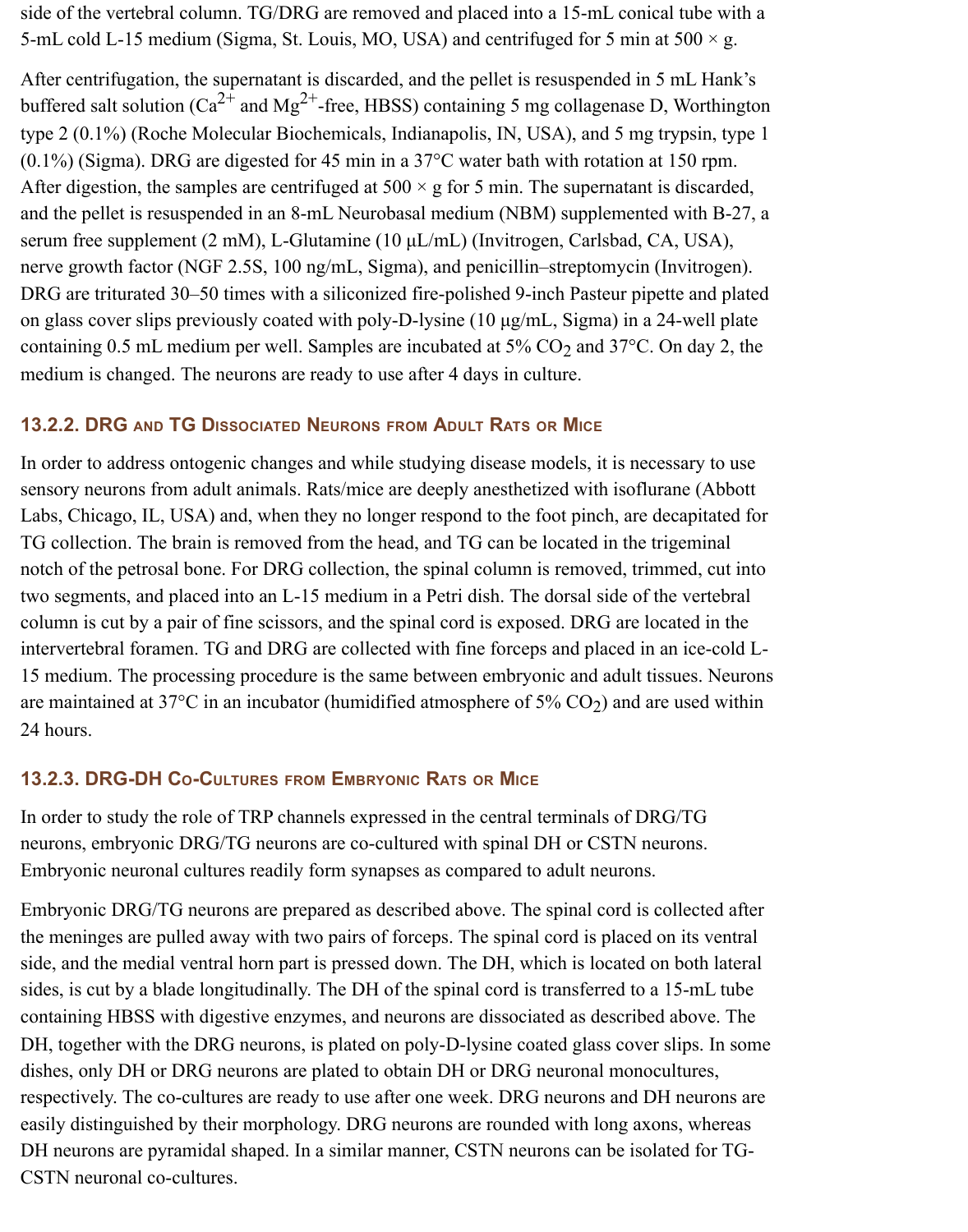(Greenville, NC, USA) is used to cut 250- $\mu$ m slices of the desired tissue in ice-cold aerated tissue in ice-cold aerated tissue in ice-cold aerated tissue in ice-cold aerated tissue in ice-cold aerated tissue in ice-col sucrose. Slices are immediately harvested and placed in an incubation chamber containing oxygenated hibernate A (Brain Bits, Springfield, IL, USA) at 32°C. The temperature of the incubation chamber is allowed to fall to room temperature as slices incubate, and slices are allowed to recover for 1 hour after slicing before being placed in the recording chamber.

# **13.3. EXPRESSION OF TRP CHANNELS IN DRG/TG NEURONS**

## **13.3[.1.](https://www.ncbi.nlm.nih.gov/books/NBK92807/#) RT-PCR**

The reverse transcription-polymerase chain reaction (RT-PCR) technique is used to identify the RNA of interest in a given tissue. Total RNA from DRG/TG neurons is extracted by Trizol reagent (Invitrogen) and reversely transcribed to cDNA by using a cDNA synthesis kit (Prom Madison, WI, USA). PCR is performed by using different cDNAs as templates in 30 cycles v 30-s denaturation at 95°C, 30-s annealing at 58°C, and 30-s extension at 68°C using PCR gre master mix (Promega). Appropriate primer pair sequences and orientation (F, forward; R, reverse) must be designed and obtained; for example, to identify the presence of TRPV1 mR the primer pair is F: accacggctgcttactateg, R: ctccagtgacacg gaaatagtcc. A housekeeping gene hypoxanthine guanine phosphoribosyl transferase I (HPRT), is used as a control, and the prin pair is F: gcttcctcctcagaccgcttt, R: ctggttcatcatcgctaatcacg. Samples are treated with DNase (Ambion, Austin, TX, USA) followed by cDNA generation. Products are run in an agrose ge  $(1.5\%)$  with ethidium bromide in the Tris/Borate/EDTA (TBE) buffer. The gel is imaged by the Versa Doc system (Bio-Rad, Hercules, CA, USA), and the band density is quantified by Quantified One (Bio-Rad).

Because DRG neurons consist of multiple-cell types, single-cell RT-PCR can be performed b harvesting cell contents in identified cells after recording currents using a patch-clamp techni as described by Monyer and Jonas.<sup>14</sup>

To quantify the amount of RNA, real-time RT-PCR is performed with SYBR Green fluorescent tag (New England Biolabs, Ipswich, MA, USA) using a BioRad Cycler. Real-time RT-PCR conditions are as follows: 95°C for 15 min, then 25 cycles of 95°C for 10 s, 62°C for 25 s, th 72 $\rm ^{o}C$  for 30 s. Results are quantified using HPRT as a reference in the comparative  $C_{\rm T}$  metho For this method, the amplification efficiencies of the target gene and the housekeeping gene l to be similar. The comparative  $C_T$  method is also known as the  $2^-\Delta \Delta^C_T$  method, where

 $\Delta \Delta C_{\text{T}} = \Delta C_{\text{T,sample}} - \Delta C_{\text{T,reference}}$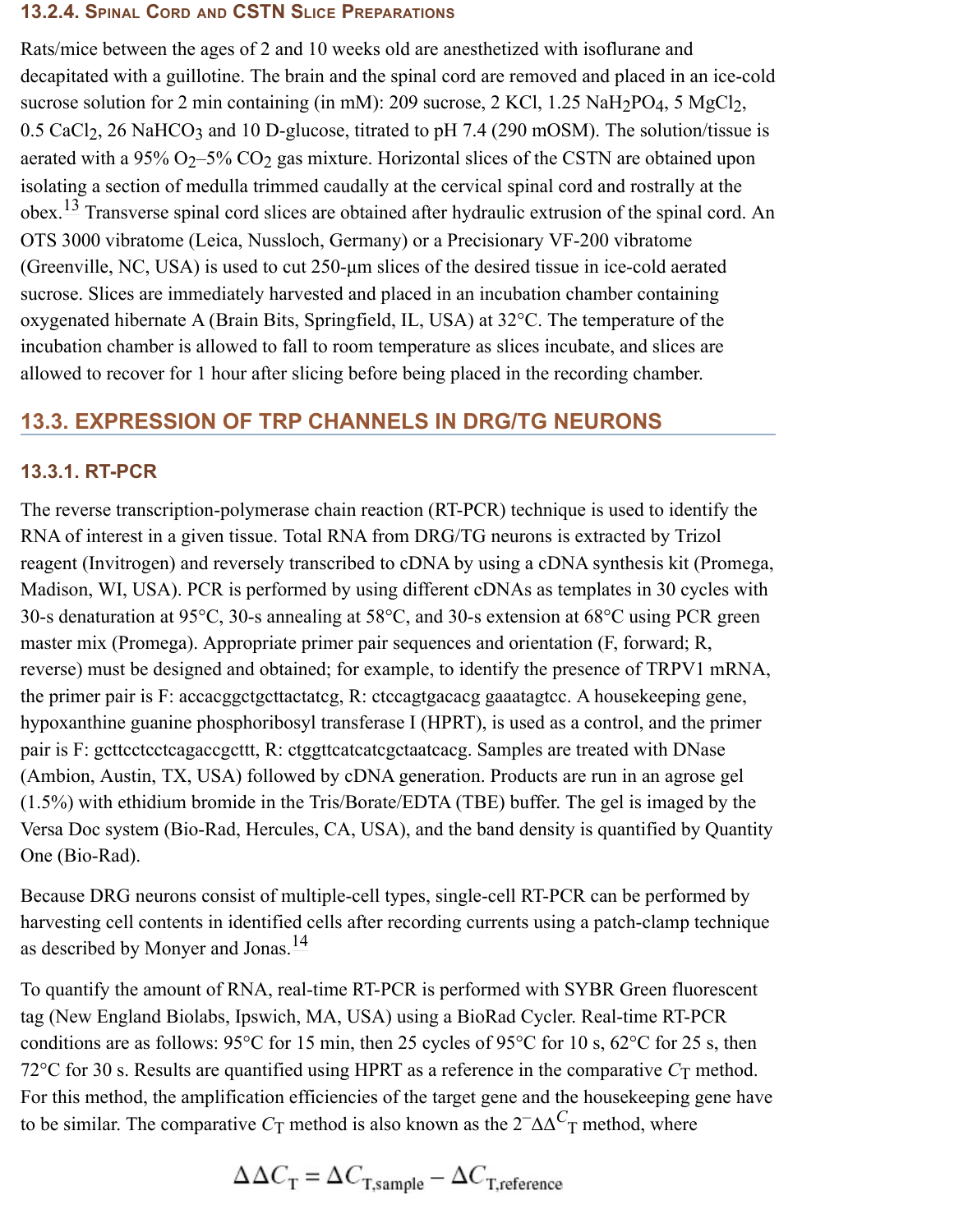cord segments, DRG, and paw skin are harvested and kept in the same fixative for 2 hours. A immersion in 15 and 30% sucrose for successive 24-hour periods at 4°C, tissues are then embedded with an embedding medium (Triangle Biomedical Sciences, Durham, NC, USA) and quickly frozen with liquid nitrogen. The spinal cord, DRG, and paw skin tissues are sectioned into 20-, 10-, and 20-µm sections, respectively, using a cryostat (Leica CM 1850, Nussloch, Germany). Immunostaining can be done either on slides or on free-floating tissues. After samples are permeabilized with phosphate buffered saline (PBS) containing 0.1% Triton X-1 for 20 min and blocked with 10% donkey serum for 30 min, the sections are incubated with polyclonal rabbit anti-TRP antibodies (Affinity BioReagents, Golden, CO, USA; Alomone Laboratories, Jerusalem, Israel; Abcam Ltd., Cambridge, UK) and monoclonal mouse antiNe antibody (Millipore, Billerica, MA, USA) for 1 hour at room temperature. The sections are the washed with PBS and incubated with secondary antibodies (rhodamine red-X-conjugated don anti-goat IgG and FITC-conjugated donkey anti-rabbit IgG) (Jackson Immuno, West Grove, P USA) for 1 hour at room temperature. Sections are washed, mounted onto Superfrost/Plus sli and covered with cover slips with the use of Vectashield (Vector Laboratories, Burlingame, C USA). Images are obtained using a confocal microscope (Olympus Fluoview, Tokyo, Japan). intensity of staining is determined by measuring the gray value of the stained region using In J (Research Service Branch, NIMH, Bethesda, MD, USA). Data from at least six sections of animal and from at least three different animals are collected and averaged. The imaging syst is calibrated with a density step tablet to assure that optical densities obtained are within the linear response range of the system. The identity of all sections can be concealed/blinded to insure unbiased quantification.  $\frac{15}{10}$  The specificity of antibodies can be determined by preincubating a peptide sequence against which the antibody has been generated to prevent bind or by using knockout animals. Also, see Chapter 6 for discussion on TRP antibodies.

#### **13.3.3. IN SITU HYBRIDIZATION**

In situ hybridization is a powerful technique that allows researchers to determine the distribu of DNA and RNA sequences in specific cell types.  $\frac{16}{16}$  Radioactive and nonradioactive probes be used for in situ hybridization. Nonradioactive probes (sense and antisense) using digoxige (Roche Molecular Biochemicals) are often preferred because they have high sensitivity and a easy and safe to use. Tissues of rats/mice are fixed by transcardial perfusion of 4% paraformaldehyde in PBS. DR[G a](https://www.ncbi.nlm.nih.gov/books/NBK92807/#)re dissected, postfixed for an additional 2 hours in paraformaldehyde, and cryoprotected overnight in 30% sucrose. Sections (10 µm) are treated with 1  $\mu$ g/mL proteinase K (Sigma) for [5 min, acet](https://www.ncbi.nlm.nih.gov/books/n/trpchan/ch6/)ylated for 10 min with 0.25% (v/v) acetic anhydride in 0.1 M triethanolamine, pre-hybridized for 4 hours at 56°C, and hybridized with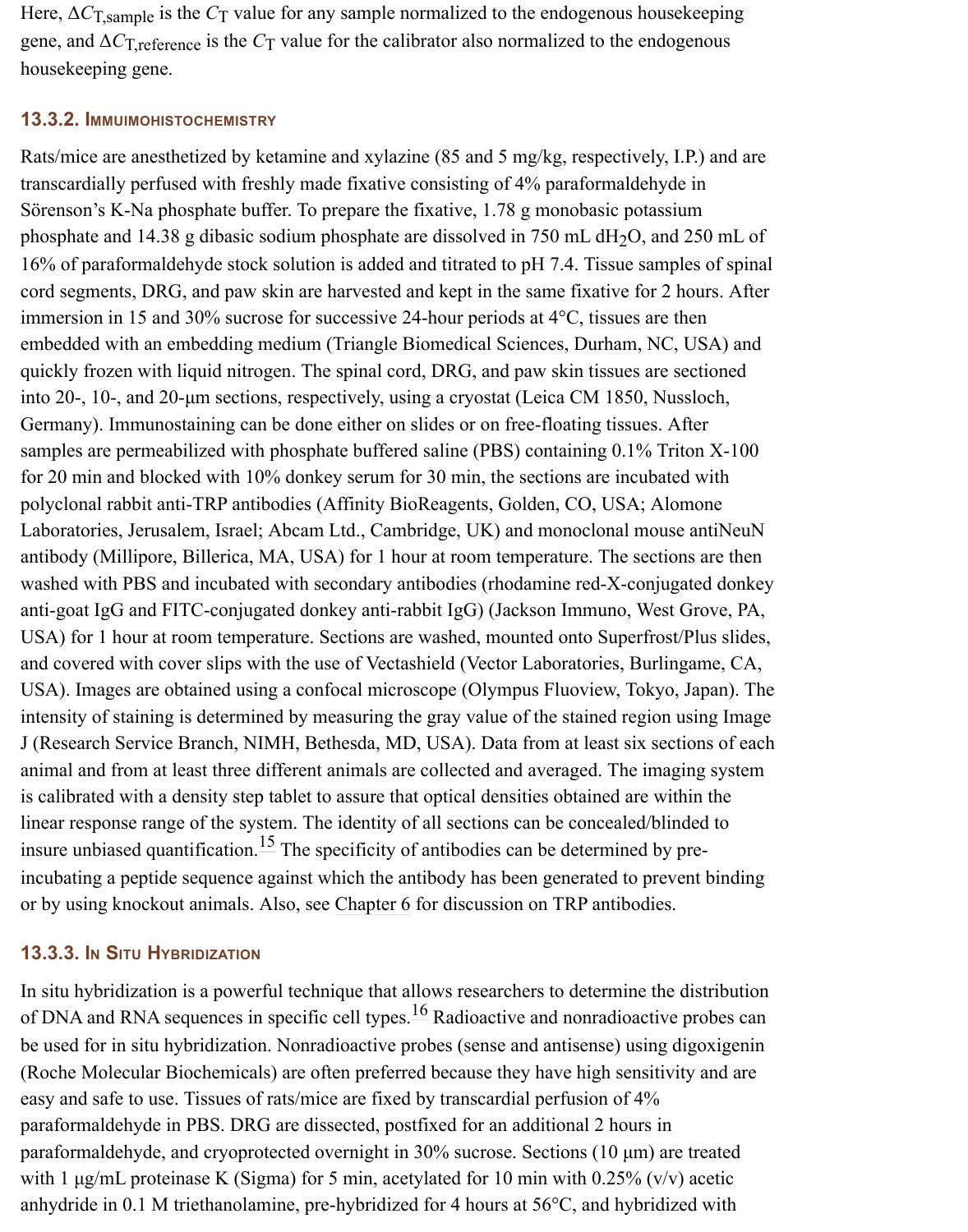fixed in freshly prepared 4% paraformaldehyde (in 0.1M PBS, pH7.4), acetylated for 10 min at pH 8.0 with 0.25% acetic anhydride in 0.1 M triethanolamine and 0.9% sodium chloride, dehydrated using an ethanol series, and delipidated with 100% chloroform. The sections are incubated with the hybridization mixture, which consists of the labeled probe, 50% formamic  $4\times$  sodium chloride-sodium citrate, 250 mg/mL yeast tRNA, 250 mg/mL sheared salmon sper DNA, 10% dextran sulfate, 1× Denhardts, 25 mM sodium phosphate, 1 mM sodium pyrophosphate, and 10 mM dithiothreitol, overnight (17–22 hours) at 42°C in a humidified chamber. Posthybridization ste[ps](https://www.ncbi.nlm.nih.gov/books/NBK92807/#) are performed as follows: slides are rinsed  $2 \times 15$  min in  $1 \times$ SSC with 1 mM dithiothreitol at room temperature, rinsed in the same solution for 1 hour at 55°C, and then transferred through  $1 \times SSC$  (Saline–Sodium Citrate),  $0.1 \times SSC$ , 70% ethanol and 95% ethanol (two dips in each). Tissues are air dried, dipped in Kodak NTB photographic emulsion (Eastman Chemical Co., Kingsport, TN, USA), and exposed in the dark for 3 week  $4^{\circ}$ C. Slides are then developed at  $15^{\circ}$ C in D-19 (Eastman Chemical Co.) for 4 min, rinsed with distilled  $H_2O$  for 30 s, fixed for 5 min in fixer (Eastman Chemical Co.), and counterstained w thionin. Two different controls are used for specificity controls on adjacent sections. First, competitive blocking of the labeled oligonucleotide is performed using excess concentrations (50-fold) of unlabeled oligonucleotides. Second, sections are incubated with labeled sense oligonucleotides, which should not be hybridized with cellular mRNAs.

Images are captured using a CoolSnap high-resolution digital camera connected to an *Image-Pro4* system under  $25 \times$  objective.<sup>17</sup> The accumulation of grains over cell bodies is interprete hybridization of the probe to its corresponding mRNAs in these neurons, and the number of grains over somata (grains/100 mm<sup>2</sup>) is counted. Values are corrected by subtracting average background labeling obtained from five random off-tissue areas on each slide. Ten to 15 cells/section are selected and analyzed in a blinded fashion. Only grains within the perimeter the cell are counted (number of grains/100 mm<sup>2</sup> of the cell area).

## **13.3.4. WESTERN BLOT**

Rats/mice are anesthetized and sacrificed. DRG/TG are removed as described above and place in a lysis buffer (0.1% SDS, 1% Triton X-100, 1% deoxycholate, protease and phosphatase inhibitor cocktail, 1:100) (Sigma) [an](https://www.ncbi.nlm.nih.gov/books/NBK92807/#)d are then homogenized and centrifuged. The protein concentration is measured by the bicinchoninic acid (BCA) assay. Protein is separated by 10% SDS-PAGE and transferred to a nitrocellulose membrane (Bio-Rad). Membranes are probed overnight with rabbit anti-TRP and anti-actin (Sigma) antibodies followed by incubation with horseradish peroxidase-conjugated (HRP) goat anti-rabbit IgG (Santa Cruz Biotechnology) for hour. After incubation with enhanced chemiluminescence reagents (Santa Cruz Biotechnology)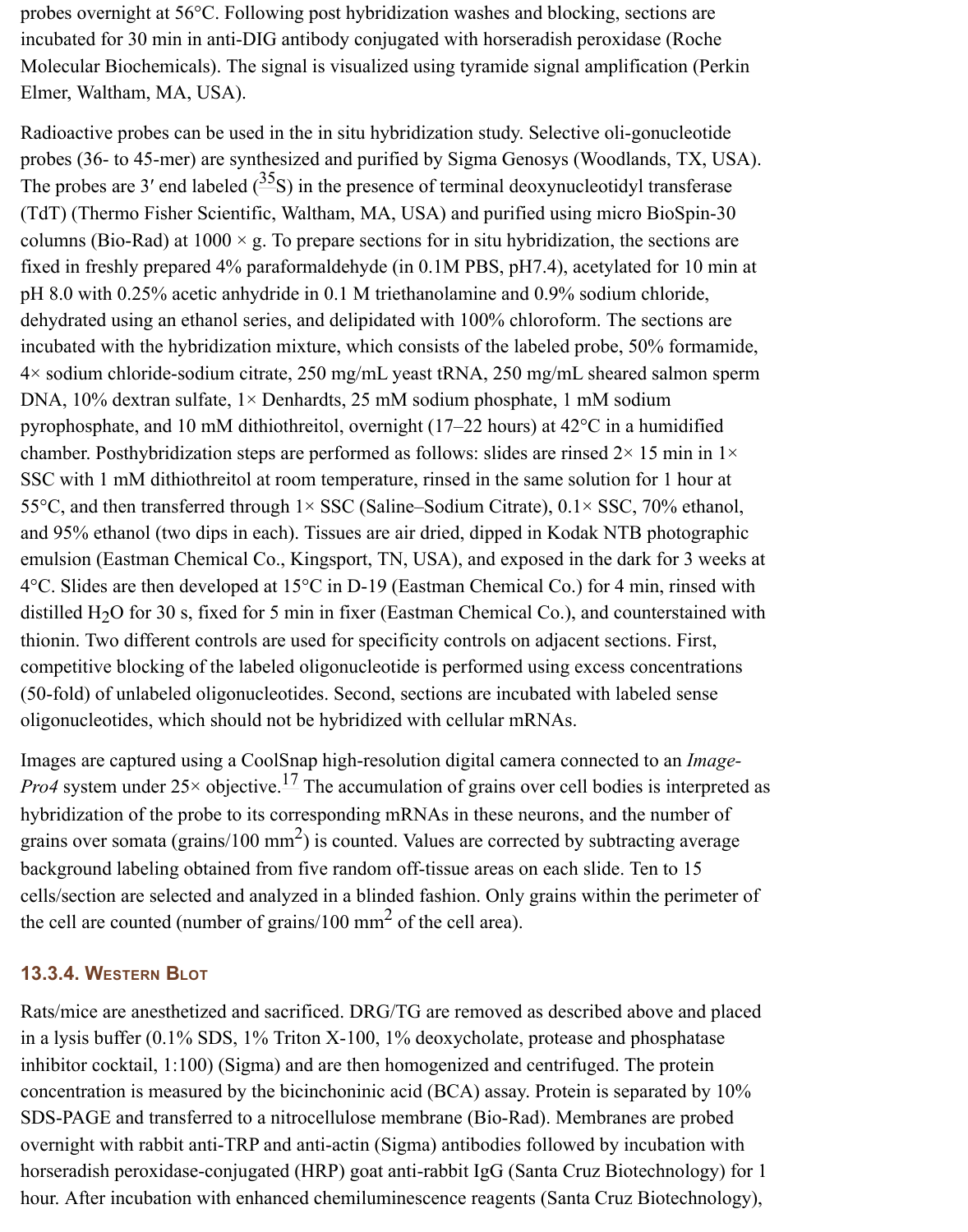The final volume is adjusted to 500  $\mu$ L (competition binding assays) or 1000  $\mu$ L (saturation binding assays). Nonspecific binding is defined as binding that occurs in the presence of  $1-\mu$ nonradioactive ligand. For saturation binding,  $[{}^{3}H]$ ligands are added in increasing concentrations. Competition binding assays are performed in the presence of a fixed concentration of  $[3H]$ ligand and various concentrations of competing ligands. The binding reaction is initiated by placing the assay mixtures into a  $37^{\circ}$ C water bath and is terminated af 15-min incubation period by coolin[g the t](https://www.ncbi.nlm.nih.gov/books/NBK92807/#)ubes on ice. Membrane-bound ligand is separated f free and the  $\alpha$ 1-acid glycoprotein-bound ligands by pelleting the membranes in a Beckman 1 bench top centrifuge (15 min, maximal velocity). The radioactivity is determined by using a scintillation counter (Beckman Instruments, Fullerton, CA, USA).

#### **13.3.6. RELEASE OF NEUROPEPTIDES (CGRP AND SP) FROM NERVE TERMINALS**

DRG neurons are peptidergic or nonpeptidergic. Calcitonin gene-related peptide (CGRP) and substance P (SP) are stored in peptidergic nerve terminals (central and peripheral). To study the changes in peripheral and central nerve terminals, CGRP and SP release can be measured in response to TRP channel activation from paw skin and spinal cord tissues, respectively. $\frac{20}{10}$  Th tissues are transferred into a beaker containing 200–300 mL of Kreb's solution that contains (in mM): 119 NaCl, 25 NaHCO<sub>3</sub>, 1.2 KH<sub>2</sub>PO<sub>4</sub>, MgSO<sub>4</sub>, 2.5 CaCl<sub>2</sub>, 4.7 KCl, and 11 D-glucose. minimize peptide degradation, 0.1% BSA, 1 mM phosphoramidon, and 1 mM captopril are added to Kreb's solution. The solution is aerated with 5% CO<sub>2</sub> and 95% O<sub>2</sub>, brought to 37°C and left to aerate for 1 hour for stabilization. Each tissue piece is transferred into an Eppendo tube containing 400 µL Kreb's or experimental solution. After 10 min, the tissue is transferre tubes containing TRP channel agonists for 10 min. The samples are then dried to remove exc liquid and weighed within 0.1 mg. The test solutions are freeze-dried and stored at  $-80^{\circ}$ C. $\frac{21}{2}$ CGRP release is measured by using the  $125$ I CGRP radio immunoassay kit from Peninsula La (San Carlos, CA, USA) following the manufacturer's protocol. Similarly, freeze-dried [sam](https://www.ncbi.nlm.nih.gov/books/NBK92807/#)ple are analyzed for SP concentration using an SP ELISA kit, following the protocol of the manufacturer (Cayman Chemical Company, Ann Arbor, MI, USA).

### **13.4. FUNCTIONAL STUDIES OF TRP CHANNELS IN SENSORY NEURONS**

**13.4.1. FUNCTION OF TRP CHANNELS IN ISOLATED SENSORY NEURONS**

*2+* 2+

13.4.1.1. Ca<sup>2+</sup> Fluorescence Imaging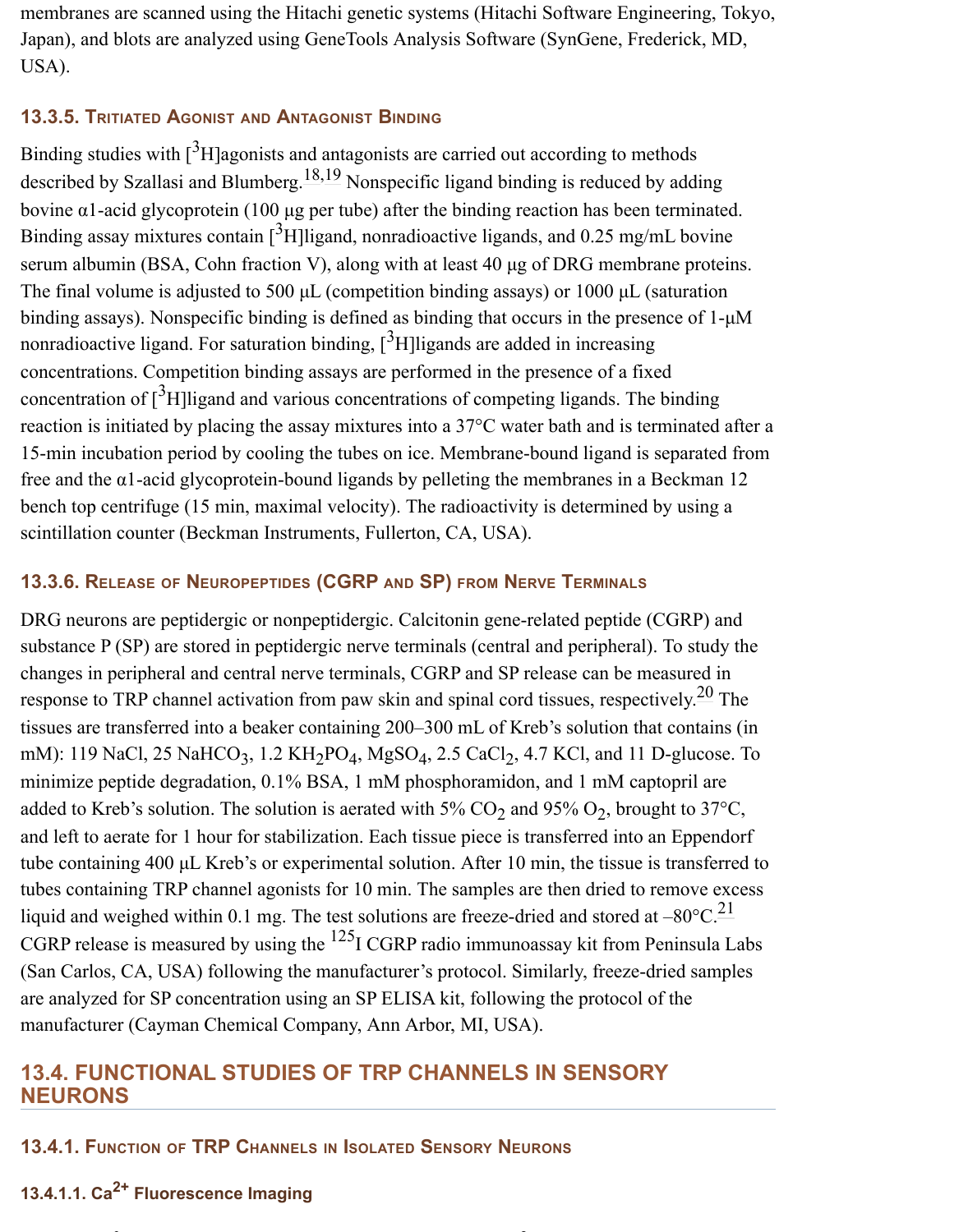ratiometric Ca imaging is performed with Fura-2 AM dye (Invitrogen) and analyzed using Scanalytics software. DRG/TG neurons are loaded with 3  $\mu$ M Fura-2 AM and placed into a recording chamber containing (in mM): 140 NaCl, 4 KCl, 2 CaCl<sub>2</sub>, 1 MgCl<sub>2</sub>, 5 glucose, and HEPES, titrated to pH 7.4 with NaOH. Pairs of images are collected every 2 s at alternating exposures of 340 and 380 nm using a Polychrome V monochromator (Lamda DG4, Sutter Instruments, Novato, CA, USA) and a CCD camera (Retiga EX, Leeds Precision Instruments Inc. Minneapolis, MN, USA). After the subtraction of background fluorescence, the ratio of fluorescence at 340 and 380 nm is calculated following application of TRP channel agonists. constructing a standard curve of known concentrations of  $Ca^{2+}$ , the absolute concentration of intracellular  $Ca^{2+}$  can be determined.

Neurons under study are perfused continuously with the control solution from a 300-µm barr positioned 50–100  $\mu$ m away from the neuron (complete solution exchange is achieved in <10 ms). Solutions containing agonists and antagonists are applied by activating solenoid valves (ASCO, Florham Park, NJ, USA) that switch between different solutions. Thermal stimuli (heat/cold) are applied through a computer-controlled heating/cooling peltier device (Warner Instrument Corporation, Hamden, CT, USA). The temperature is measured at the mouth of the flow pipes using a thermocouple (Warner Instrument).

 $Ca^{2+}$  *Permeability:* Changes in the reversal potential ( $\Delta E_{\text{rev}}$ ) are used as an index of Ca permeability relative to those for  $\text{Cs}^+$ . Change in the reversal potential ( $\Delta E_{\text{rev}}$ ) for TRP channell currents is measured after replacing a  $\text{Cs}^+$ -based reference solution (140 mM CsCl, 10 mM HEPES, titrated to pH 7.2 with CsOH) with a solution in which CsCl is substituted with a different concentration of  $Ca^{2+}$  and *N*-methyl-D-glucamine (NMDG) and titrated to pH 7.2 w HCl. The pipette solution consists of (in mM): 140 CsCl, 10 EGTA, and 10 HEPES, titrated to pH 7.2 with CsOH. Because TRP channels exhibit strong rectification, a ramp protocol that changes the voltage from  $-100$  to  $+100$  mV in  $1-2$  s can be used. By subtracting the base line current, agonist-induced currents are plotted to determine the reverse potential. While perfusi the solutions of different compositions, it is necessary to adjust the junction potential  $\frac{2^{\frac{1}{2}}}{\frac{1}{2}}$ (http://web.med.unsw.edu.au/PHBSoft/).  $\Delta E_{\text{rev}}$  values are converted to  $P_{\text{Ca}}/P_{\text{Cs}}$  using the Le equation, as described by Wollmuth and Sakmann.<sup>23</sup> rev 2+ rev

*Fractional Ca*<sup>2+</sup> *Currents (P<sup>f</sup>):* Ca<sup>2+</sup> permeability estimated by changing the extracellular Ca and determining the reversal potential requires the use of unphysiological concentrations of  $Ca^{2+}$ . In order to determine the  $Ca^{2+}$  flux through TRP channels at physiological concentrations of the ion, the fractional Ca<sup>2+</sup> current ( $P_f$ ) can be determined by simultaneous recording of C fluorescence by imaging and membrane current using the patch-clamp technique. DRG neurons f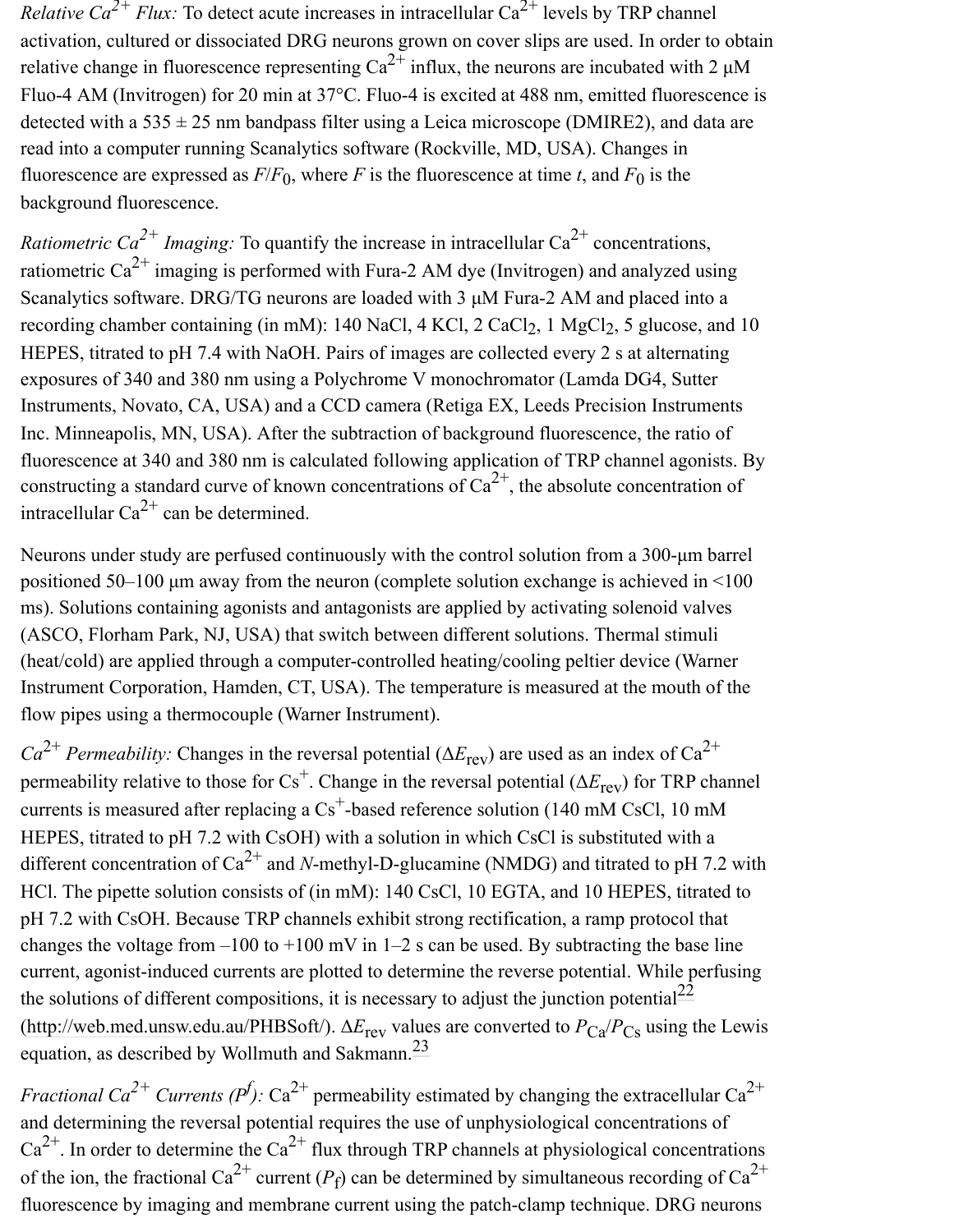eurrents (*P*<sub>1</sub>) are quantified asing the following equation:

$$
P_{\rm f}(\%) = 100 \times Q_{\rm Ca}/Q_{\rm T}
$$

where  $Q_T$  $Q_T$  [is](https://www.ncbi.nlm.nih.gov/books/NBK92807/#) the total charge and is equal to the integral of the agonist-induced transmembran current.  $Q_{Ca}$  is the part of  $Q_T$  carried by  $Ca^{2+}$  and is equal to  $\Delta F_{380}$  divided by the calibration factor  $F_{\text{max}}$ .  $F_{\text{max}}$  is calculated in a separate series of experiments under conditions in which is expected to equal  $Q_{Ca}$ . Data are analyzed in Clampfit 8.1 (Molecular Devices, Sunnyvale, USA), and calculations are performed using Microcal Origin (Northampton, MA, USA). 2+ 380

#### **13.4.1.2. Whole-Cell Patch-Clamp Recording (Voltage-clamp and current-clamp)**

*Voltage-Clamp Recording:* Patch-clamp techniques $27,28$  are used to record membrane current from cultured or dissociated DRG/TG neurons. Neurons for the study can be chosen according their size, which largely represents the type of neuron (small diameter  $\leq$  25  $\mu$ m are nonmyeling C-fibers; medium diameter <40 µm are thinly myelinated A $\delta$  fibers; >40 µm are A $\beta$  fibers). The type of TRP channels expressed depends on the type of neuron. Patch pipettes are fabricated from borosilicate glass (World Precision Instruments, Sarasota, FL, USA) using a two-step electrode puller (Narishige, Tokyo, Japan). The electrode is lowered to the neuronal plane using micromanipulator (EXFO Life Sciences Group, Mississauga, Ontario, Canada), and a gigaseal obtained by gently pressing the electrode against the neuronal cell body and applying gentle suction. After forming a gigaseal, the amount of suction is gradually increased causing the membrane within the patch pipette to rupture with[out dis](https://www.ncbi.nlm.nih.gov/books/NBK92807/#)rupting the gigaseal, resulting in a whole-cell configuration mode. In the whole-cell mode, currents are recorded in response to application of TRP channel agonists and blockade of agonist responses by antagonists. Currents are recorded at a holding potential of  $-60$  and  $+60$  mV, using voltage steps of 20-mV increments or using a ramp protocol that changes the voltage from  $-100$  to  $+100$  mV in  $1-2$  s. Because no of the TRP channels exhibit outward rectification (the current flow into the cell is restricted), necessary to record and analyze currents at positive and negative potentials to quantify the ex of rectification. The currents are recorded using a patch-clamp amplifier (Axopatch 200B, Molecular Devices or EPC10, HEKA Elektronik, Lambrecht/Pfalz, Germany), and the data a collected with an open filter in the amplifier, digitized (VR-10B, Instrutech Corp., Great Neck, NY, USA), and stored either on videotapes or directly in the computer. For whole-cell record the bath solution contains (in mM):  $140$  Na-gluconate,  $10$  NaCl,  $1$  or  $2$  MgCl<sub>2</sub>,  $10$  HEPES, and 10 EGTA, titrated to pH 7.3 with NaOH, and the pipette solution contains (in mM): 140 Nagluconate/140 K-gluconate, 10 NaCl, 1 or 2 MgCl<sub>2</sub>, 10 EGTA/BAPTA, 10 HEPES, 2 K<sub>2</sub>ATF and 0.25 GTP, titrated to pH 7.3 with NaOH/KOH. For whole-cell current analysis, the data a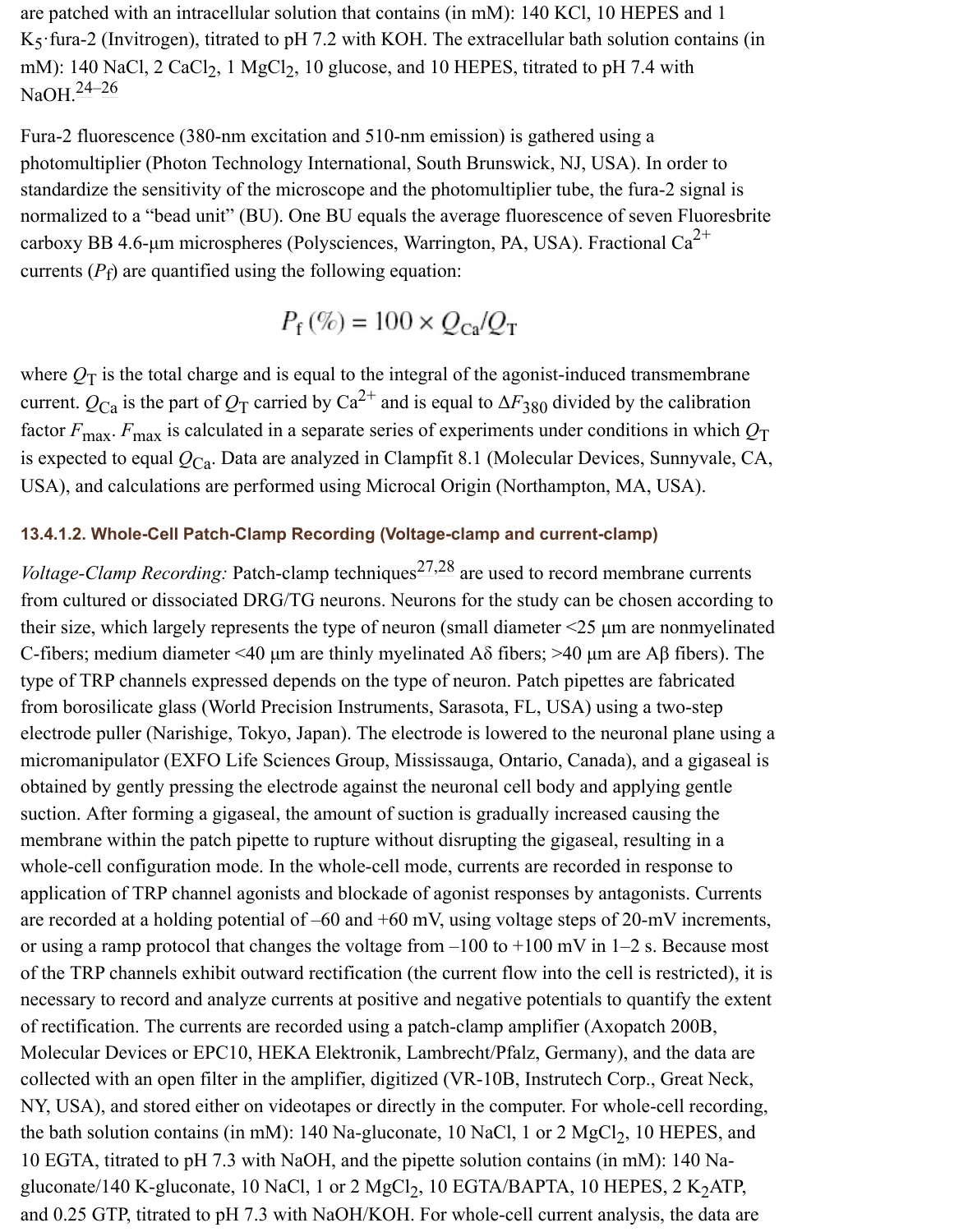*Current-Clamp Recording:* To determine the change in the membrane potential, the currentclamp mode can be used in the patch-clamp technique. The current-clamp mode allows for the study of the resting membrane potential and depolarization caused by activation of various T channels. If the depolarization is sufficient to reach the threshold, action potentials are generated. In the current-clamp mode, injection of depolarizing currents elicits action potentials. Using the firing pattern in response to depolarizing pulse, it is pos[sibl](https://www.ncbi.nlm.nih.gov/books/NBK92807/#)e to categorize the type of neuron from which recordings are made (DRG versus DH neurons). For current-clamp recording, the pipette solution contains (in mM): 130 K-gluconate/KMeSO<sub>3</sub>, 10 NaCl, 1 MgCl<sub>2</sub>, 5 or 10 EC 2 K<sub>2</sub>ATP, and 10 HEPES, titrated to pH 7.35 with KOH. The bath solution contains (in mM): 140 NaCl, 4 KCl, 2 CaCl<sub>2</sub>, 1 MgCl<sub>2</sub>, and 10 HEPES, titrated to pH 7.35 with NaOH.

### **13.4.1.3. Single-Channel Recordings**

Gigaseal patch-clamp techniques $\frac{27,28}{ }$  are used to record single-channel currents. For singlechannel recording using the cell-attached mode, NaCl in the bath solution is replaced by KCl order to neutralize the membrane potential and also to identify the  $K^+$  channels that may inter with the recording (at 0 mV, there should not be any TRP channel activity with Na-gluconate the pipette because TRP channels are nonselective cation channels). For cell-attached patches, the bath solution contains (in mM): 140 K-gluconate, 2.5 KCl, 5 HEPES, and 1.5 EGTA, titrational to pH 7.35 with NaOH. The patch pipettes are made from glass capillaries (Drummond, Microcaps, Broomall, PA, USA), coated with sylgard (Dow Corning, Midland, MI, USA) to minimize the pipette capacitance, and are filled with a solution that contains (in mM):  $140$  Na gluconate, 10 NaCl, 2  $MgCl<sub>2</sub>$ , 1.5 EGTA, and 5 HEPES, titrated to pH 7.35 with NaOH. Ca free extracellular solutions are u[sed to](https://www.ncbi.nlm.nih.gov/books/NBK92807/#) avoid desensitization and tachyphylaxis. While studying the effects of extracellular Ca<sup>2+</sup>, EGTA is eliminated, and 2 mM CaCl<sub>2</sub> is added to the solution the concentration of  $MgCl<sub>2</sub>$  is reduced to 1 mM. For inside-out patches, the bath solution contains (in mM): 140 Na-gluconate, 10 NaCl, 1 or 2 MgCl<sub>2</sub>, 10 EGTA, 10 HEPES, 2 K<sub>2</sub>AT and 0.25 GTP, titrated to pH 7.3 with NaOH, and the pipette solution contains the same solut as the cell-attached patch. For outside-out patches, the pipette solution contains (in mM): 140 Na-gluconate, 10 NaCl, 1 or 2 MgCl<sub>2</sub>, 10 EGTA, 10 HEPES, 2 K<sub>2</sub>ATP, and 0.25 GTP, titrated pH 7.3 with NaOH/KOH, and the bath solution contains (in mM): 140 Na-gluconate, 10 NaC  $MgCl<sub>2</sub>$ , 1.5 EGTA, and 5 HEPES, titrated to pH 7.35 with NaOH. Using these solutions, it is possible to eliminate  $K^+$  and Cl<sup>-</sup> currents contaminating the recording. For recording currents from a large number of channels in isolated patch configurations, the macropatch technique<sup>29</sup> can be used. Data are collected with an open filter in the amplifier, digitized (VR-10B), and stored on videotapes. For analysis of amplitude and open probability  $(P_0)$ , the data are filtered  $\overline{2}$ 2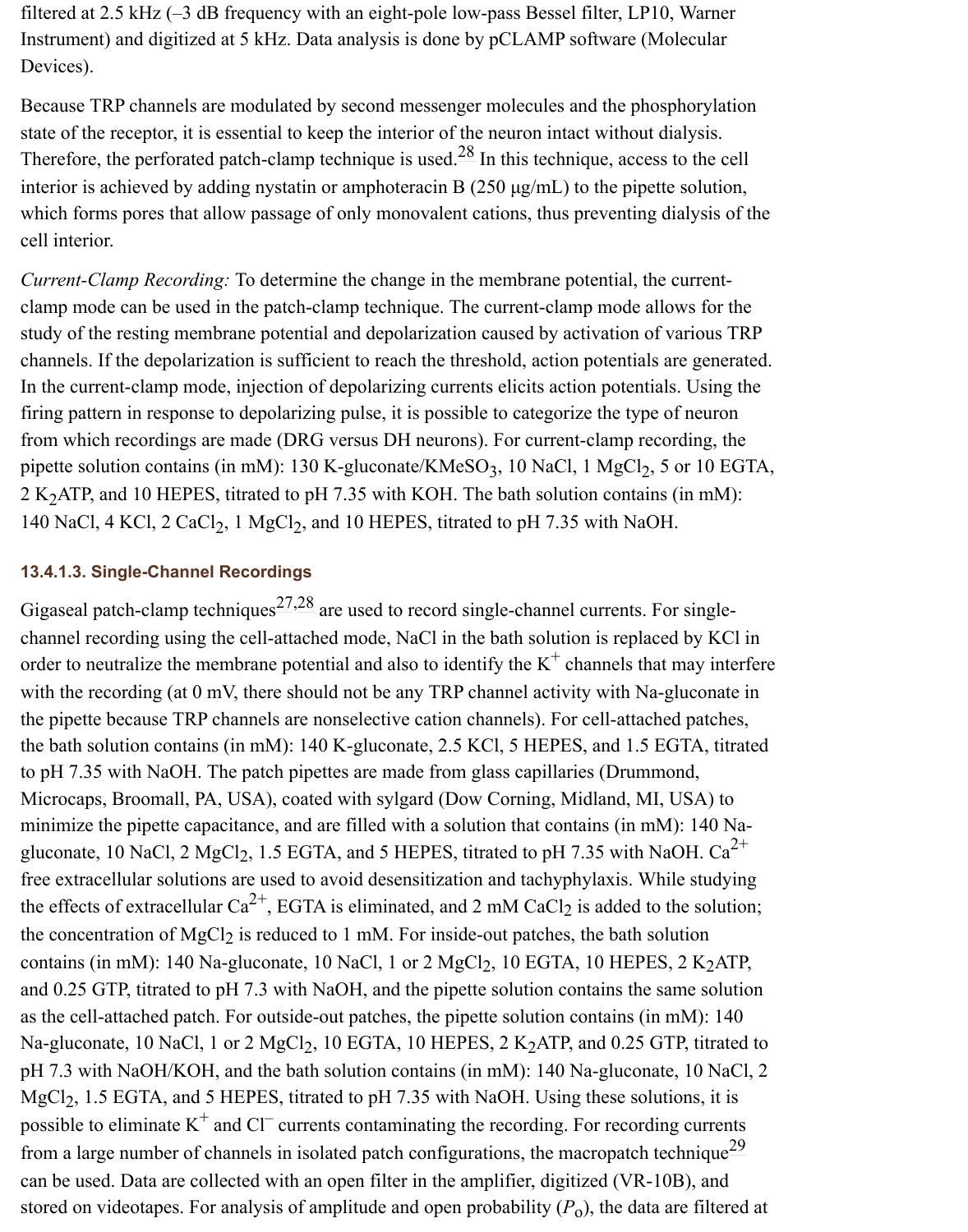Patches that apparently have a single TRP channel (assessed by the lack of overlapping event  $+60$  mV, when  $P_0$  is  $>0.8$ ) are used for dwell-time analysis. However, this criterion is not valid when lower concentrations of agonists are used. The number of channels in the patch can be determined by exposing the patch to higher agonist concentrations at the end of the experime Single-channel currents are idealized (10-kHz bandwidth) using a modified Viterbi algorithm (QUB software, www.qub.buffalo.edu). Dwell-time distributions are fitted with mixtures of exponential densities using a method of maximum likelihood. Additional exponential components are incorporated only if the maximum log likelihood increases more than 2 log likelihood units.<sup>30–35</sup> A dead time ( $\tau_d$ ) of 50 µs is imposed retrospectively; events shorter tha 50 µs are ignored. d

## **13.4.1.4. Mechanosensitivity**

Determining the mechanosensitivity of ion channels has proven to be a daunting task. Mechanosensitive ion channels have been studied extensively, but the mechanosensitivity of channels is still unclear. In order to conclusively determine the type of mechanical stimulus a channel respond[s to, it is necessary to](http://www.qub.buffalo.edu/) use several types of mechanical stimuli with multiple controls.

Mechanosensiti[ve cha](https://www.ncbi.nlm.nih.gov/books/NBK92807/#)nnels can be activated by changes in osmolarity, so hypotonic solutions often used to study mechanosensitivity. The standard extracellular solution for electrophysiological measurements contains (in mM): 150 NaCl, 6 CsCl, 1 MgCl<sub>2</sub>, 5 CaCl<sub>2</sub>, glucose, and 10 HEPES, titrated to pH 7.4 with NaOH. The osmolarity of this solution, as measured with a vapor pressure Vapro 5520 osmometer (Wescor, Inc, Logan, Utah, USA), is around 320 milliosmolar. For measuring currents due to a change in osmolarity, an isotonic solution is used that contains (in mM):  $105$  NaCl, 6 CsCl, 5 CaCl<sub>2</sub>, 1 MgCl<sub>2</sub>, 10 HEPES, 90  $\pm$ mannitol, and 10 glucose titrated to pH 7.4 with NaOH (∼320 milliosmolar). Hypoosmolar solution is obtained by omitting mannitol from the solution (240 milliosmolar).

Mechanical stress induced by changing osmolarity represents a diffused mechanical stimulus. However, responses to mechanical stimuli can be due to punctate indentation of the membrane. To study this properly, a piezo-controlled probe (EXFO Life Sciences Group) $\frac{36,37}{3}$  that advan in 0.5–2 µm/ms steps can be used. The stimulus is applied for a duration of 200–500 ms. The probe is advanced until a change in membrane conductance is observed.

In order to determine the direct mechanical sensitivity, the pressure-clamp technique develop by McBride and Hamill $\frac{38,39}{2}$  can be used. The positive and negative pressure is applied by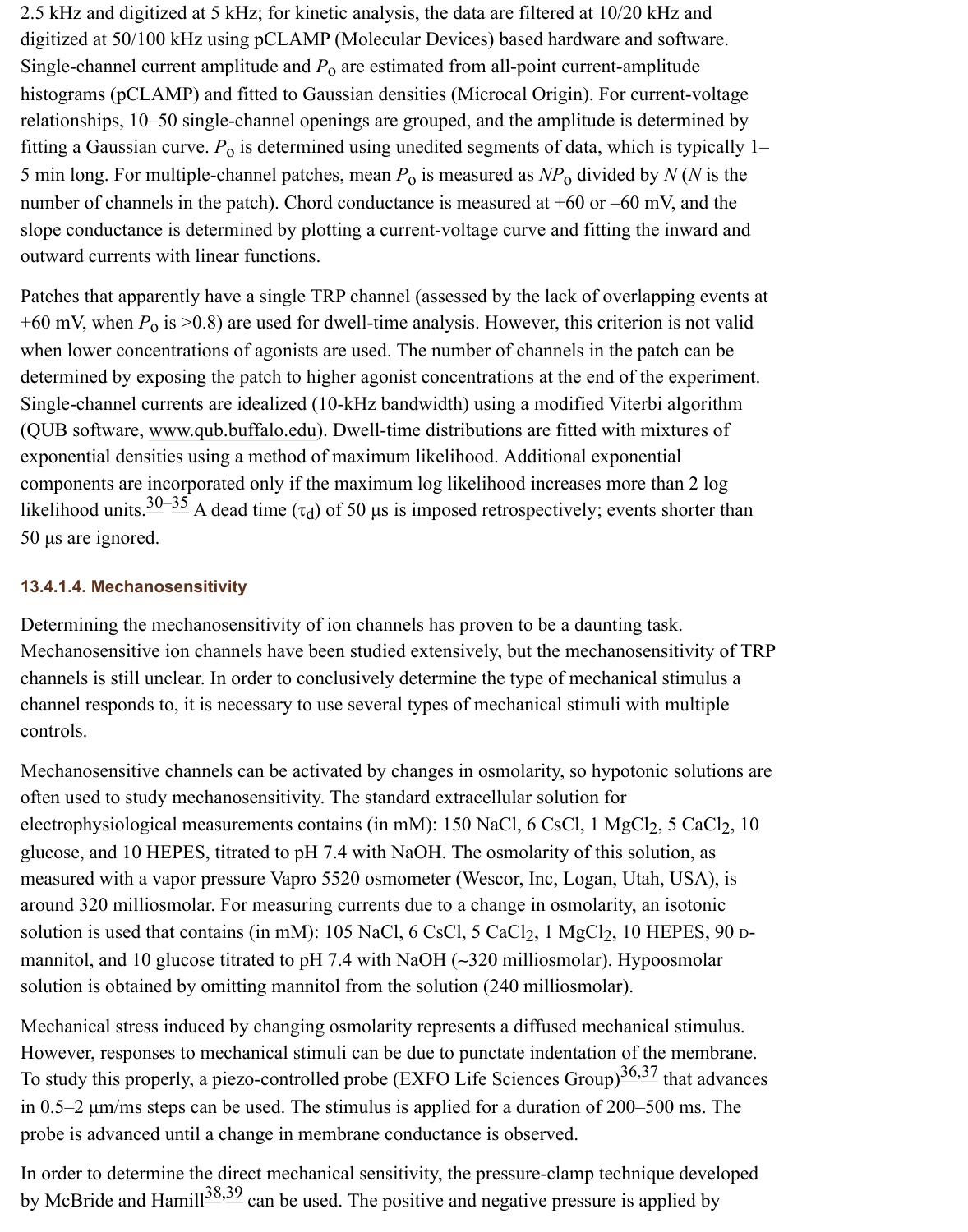opening a piezo-driven valve. The extent of valve opening regulates the final pressure applied. The pressure is measured using a pressure transducer that has been calibrated. The pressure is changed in a ramp-like fashion from 0 to 100 mmHg over a period of 20 s. The ramp protocol changes the pressure over time and enables recording of the single-channel activity in response to increasing magnitude of pressure. Patch pipettes are pulled on a Narishige vertical puller to have a tip diameter of ∼2 µm. Single mechanosensitive channels are analyzed as described above.

#### **13.4.2. FUNCTION OF TRP CHANNELS IN THE CENTRAL TERMINALS OF SENSORY NEURONS**

#### **13.4.2.1. Synaptic Current Recordings from DH Neurons in DRG-DH Co-Cultures**

*Spontaneous and Miniature Synaptic Currents:* Cover slips with the co-cultured neurons are mounted on the stage of an Olympus IMT-2 microscope for patch-clamp recordings. The DH neurons are distinguished from the DRG neurons based on their morphology and electrophysiological properties. DH neurons are fusiform, pyramidal, or multipolar in shape, in contrast to the rounded pseudounipolar characteristics of the DRG neurons. Moreover, when a DRG neuron is voltage clamped, no miniature excitatory postsynaptic currents (mEPSCs) are observed, and capsaicin application may result in an inward whole-cell current. However, mEPSCs in controls and upon TRP channel agonist application can be recorded when a DH neuron is voltage clamped. The bath solution contains (in mM): 150 Na-gluconate/NaCl, 5 KCl,  $2 \text{ MgCl}_2$ , 0.1 CaCl<sub>2</sub>, 10 glucose, and 10 HEPES, titrated to pH 7.4 with NaOH. The recording pipettes are made from borosilicate glass, which has a resistance of  $3-10$  M $\Omega$  when filled with a solution that contains (in mM): 140 Cs-Gluconate/CsMeSO3, 5 CsCl, 10 HEPES, 5 MgCl2, 10 EGTA, 5 Mg-ATP, and 1 Li-GTP, titrated to pH 7.4 with CsOH. Experiments are performed at the desired temperature by adjusting the temperature of the flow solution. In order to record EPSCs, DH neurons are voltage clamped (EPC10) at –60 mV (close to  $E_{\text{Cl}}$ ). In order to record inhibitory postsynaptic currents (IPSCs), the currents are recorded at 0 mV. The capacitance and the series resistance are compensated, and the input resistance of the cell is monitored. The data are filtered at 2.5 kHz and digitized at 5 kHz. Adequate voltage clamp is confirmed by recording the mEPSCs at different voltages and determining their reversal potentials. A new cover slip should be used for every experiment to prevent rundown of mEPSCs and the activation of second messenger pathways.

Neurons are perfused with standard bathing solution and lidocaine (10 mM), strychnine (1  $\mu$ M), and bicuculline (10  $\mu$ M) to study glutamatergic transmission, and CNQX (20  $\mu$ M) and APV (50 µM) to study GABAergic and glycinergic transmission. A high concentration of lidocaine is used to block both TTX-sensitive and TTX-resistant Na<sup>+</sup> channels. TRP channel agonists/antagonists are bath-applied for 30 s, and changes in mEPSCs are recorded continuously thereafter. Effects of phosphorylation can be studied using kinase activators such as phorbol 12,13-dibutyrate (1  $\mu$ M).

*Evoked Synaptic Currents:* DRG and DH neurons are voltage-clamped simultaneously using a dual-electrode voltage-clamp technique. Monosynaptic EPSCs are recorded in DH neurons in the voltage-clamp mode by generating an action potential in DRG neurons in the current-clamp mode. The bath solution contains (in mM): 150 NaCl, 5 KCl, 2 MgCl<sub>2</sub>, 0.5 CaCl<sub>2</sub>, 10 glucose, and 10 HEPES, titrated to pH 7.2 with NaOH. The pipette solution for the DRG neuron contains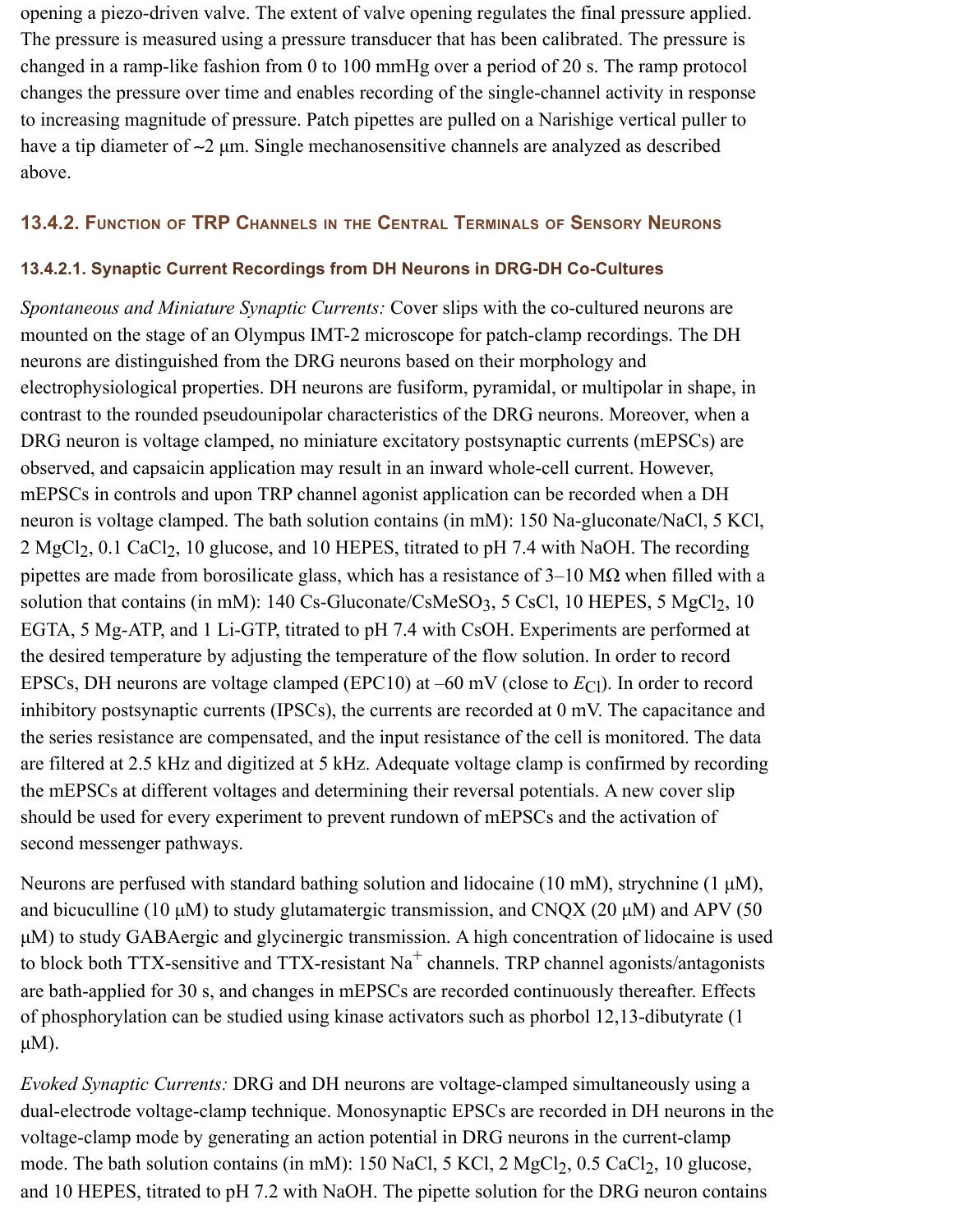terminals are intact without the cell bodies. Pipettes with tips of  $2-5$  M $\Omega$  are pulled from thic walled borosilicate glass (1B150F-4, World Precision Instruments) with a horizontal pipette puller P-97 (Sutter Instruments). Slices are visualized with an upright microscope and Gibral stage using a  $40\times$  objective and infrared filter (Olympus). The image is sent to a TV monitor. voltage-clamp studies, the pipette solution contains (in mM): 140 CsMeSO<sub>3</sub>, 10 EGTA, 10 HEPES, 5 CsCl, 5 MgCl<sub>2</sub>, 5 MgATP, and 1 LiGTP, titrated to pH 7.4 with CsOH. For current clamp studies, a pipette solution contains (in mM): 130 K-gluconate, 10 NaCl, 1 MgCl<sub>2</sub>, 0.2 EGTA, 1 K<sub>2</sub>ATP, and 10 HEPES, titrated to pH 7.4 with NaOH. Whole-cell currents are reco using a patch-clamp amplifier (EPC 10/Axopatch 200B) and acquisition software (Pulse 8.6/pCLAMP). The data are coll[ected](https://www.ncbi.nlm.nih.gov/books/NBK92807/#) with the filter set at 2.5 kHz (–3 dB frequency with an eight-pole low-pass filter, LP10), digitized at 5 kHz (VR-10B), and stored on a hard disk. The recording chamber (PH1, Warner Instrument) is perfused at 4 mL/min with an extracellular solution, artificial cerebrospinal fluid (aCSF) that contains (in mM): 126 NaCl, 2.5 KCl, 1.4  $NaH_2PO_4$ , 1.2  $MgCl_2$ , 2.4  $CaCl_2$ , 25  $NaHCO_3$ , and 10 glucose, titrated to pH 7.4 (290 mOSI and is aerated with a 95% O<sub>2</sub>–5% CO<sub>2</sub> gas mixture. Temperature is held at 28°C using a glas water jacket and circulating water bath (VWR 1130, VWR, Batavia, IL, USA). The tip poten is cancelled before forming a gigaseal. Junction potential can be determined and corrected according to Barry and Lynch. $^{22}$  The activities of GABA, glycine, AMPA, NMDA, and volta gated Na<sup>+</sup> channels are blocked when necessary with 30  $\mu$ M bicuculline, 5  $\mu$ M strychnine, 10 μM CNQX, 20 μM APV, and 500 nM TTX (all dissolved in the extracellular solution), respectively. The lidocaine derivative (QX-314) is included to prevent action potentials in the recording neuron.

*Evoked Synaptic Currents:* To obtain evoked EPSCs or IPSCs, the neurons are voltage-clamp at –60 or 0 mV. A concentric bipolar stimulating electrode is placed on the spinal trigeminal or Lissauer tract. For horizontal slices of CSTN, the electrode is placed caudal to the recording strategies for orthograde transmission. A Grass Stimulator (S88) with stimulus isolation unit PSIU 6 (G Technologies, West Warwick, [RI](https://www.ncbi.nlm.nih.gov/books/NBK92807/#), USA) triggered by a Master 8 (A.M.P.I., Jerusalem, Israel) is used to stimulate a concentric bipolar electrode (Rhodes Medical Instruments, Tujunga, CA) placed on the sensory fiber tract. Stimulus duration is 100 µs, and half maximal stimulus intensity is used (less than 800  $\mu$ A, usually 200–800  $\mu$ A for C-fibers). Spontaneous and evok EPSCs are low-pass-filtered at 2.5 kHz and digitized at 5 kHz. The digitized signal is stored hard drive on a PC-compatible computer. Fast and slow capacitance compensation is perform in Pulse  $8.6/$  pCLAMP. Input resistance and series resistance are measured every  $2-5$  min in voltage-clamp mode with three small  $(\Delta V 10 \text{ mV}, 150 \text{ ms})$  hyperpolarizing voltage steps. Cel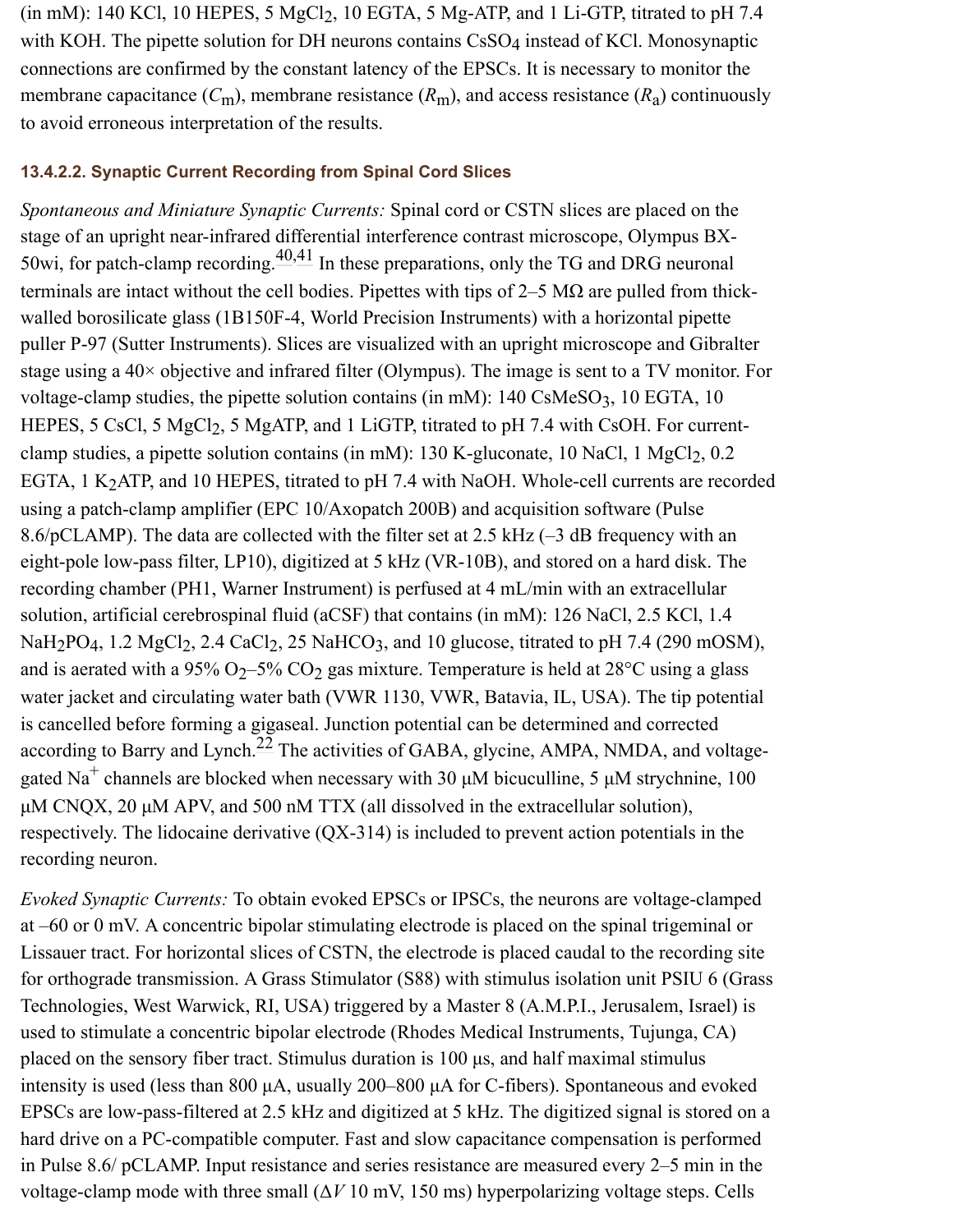*Sharp Electrode Technique:* In situations where slices from adult animals are used, it is diffic to form gigaseals routinely. Therefore, the sharp electrode technique (single electrode voltageclamp or current-clamp)<sup>43</sup> is used, in which the neurons are impaled using a manipulator (PC 5100, EXFO Life Sciences Group), and the potential inside the cell membrane can be recorded with minimal effect on the ionic constitution of the intracellular fluid. The electrodes are like those for patch clamp (pulled from glass capillaries), but the tip size is much smaller  $(10 \text{ to } 10)$ MΩ). Signals from impaled neurons are amplified with an Axoclamp 2A amplifier (Molecular-Devices). Neurons are recorded under current-clamp or voltage-clamp conditions. While using voltage-clamp conditions, it is necessary to make s[ure](https://www.ncbi.nlm.nih.gov/books/NBK92807/#) that adequate voltage-clamp is achieve because of high-resistance electrodes. The data collection and analysis are similar to those described for patch-clamp techniques.

## **13.5. EX VIVO PR[EP](https://www.ncbi.nlm.nih.gov/books/NBK92807/#)ARATIONS TO STUDY TRP CHANNEL FUNCTION SENSORY NEURONS**

## **13.5.1. SKIN-NERVE PREPARATION**

The details of skin-nerve preparation have been described previously. $\frac{44-46}{ }$  Rats/mice are anesthetized with isoflurane and killed by cervical dislocation. The saphenous nerve and its innervated skin are located in the medial-dorsal side of the hind paw and exposed by removing the hair. The nerve and skin are carefully excised. The skin is placed corium side up in the in vitro perfusion chamber and is superfused with a modified Krebs-Hensleit solution containin mM): 110.9 NaCl, 4.8 KCl, 2.5 CaCl2, 1.2 MgSO4, 1.2 KH2SO4, 24.4 NaHCO3, and 20 glucose, which is saturated with 95%  $O_2$ –5%  $CO_2$ . The temperature of the bath is maintained 34°C. The saphenous nerve is drawn through a small hole into the recording chamber, which filled with a layer of paraffin oil. The nerve is placed on a mirror, and individual nerve fibers separated to record single-unit activity.

Fiber types are categorized by conduction velocity. Units conducting [slowe](https://www.ncbi.nlm.nih.gov/books/NBK92807/#)r than 1.2 m/s are classified as unmyelinated C-fibers; those conducting between 1.2 and 10 m/s are classified as thinly myelinated A $\delta$ -fibers; and units conducting faster than 10 m/s are classified as myelinated Aβ-fibers. Mechanically sensitive Aβ-fibers are further categorized as slowly adapting  $(SA)$ : they responded throughout a sustained force of 10-s duration or rapidly adapting (RA) if they responded only at the onset or offset of force. Mechanically sensitive  $A\delta$ -fibers are classified A-mechanoreceptor (AM) fibers if they exhibit slowly adapting responses to sustained force, as down-hair (D-hair) receptors if they are rapidly adapting.  $\frac{45,46}{4}$ 

Receptive fields are identified by probing with a blunt glass rod in the corium side of skin.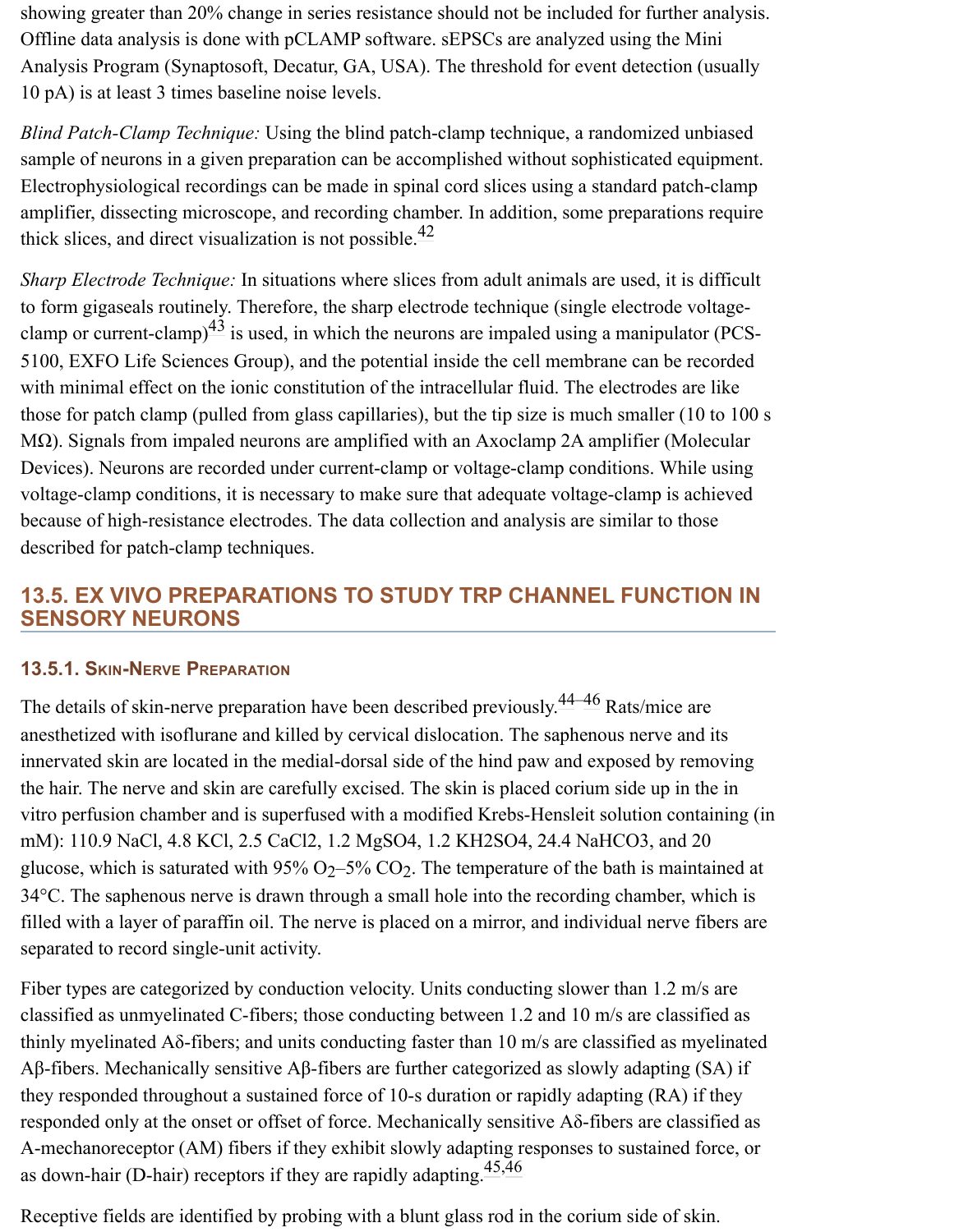Action potentials are amplified, filtered, and displayed on an oscilloscope and continuously recorded on videotape using an analog-digital converter (VR-10B). The data are analyzed of using pCLAMP software. The magnitude of the responses of a C-fiber nociceptor is determined by counting the total impulses (action potentials) evoked during the 5 min after onset of superfusion. For counting the total impulses, spontaneous discharges during the 60-s control period are multiplied by 5 and then subtracted from the 5-min count after drug addition. $\frac{46}{5}$ 

### **13.5.2. SKIN-NERVE-DRG-SPINAL CORD PREPARATION**

Sensory neurons project to specific regions of the spinal DH and are correlated with specific modality sensations. The ontogenic changes and the changes that occur in different disease conditions can be studied using an ex vivo somatosensory preparation that includes the skin, nerve, DRG, and the spinal cord. $\frac{47}{1}$  Adult rat/mice are anesthetized with a mixture of ketamin and xylazine (85 and 5 mg/kg, respectively, I.P.). Following the conformation of anesthesia, animals are perfused transcardially with chilled (14°C) and oxygenated (95%  $O_2$ –5%  $CO_2$ ) modified aCSF, which consists of (in mM): 253.9 sucrose,  $1.9$  KCl,  $1.2$  KH<sub>2</sub>PO<sub>4</sub>,  $1.3$  MgSO<sub>4</sub> 2.4 CaCl<sub>2</sub>, 26.0 NaHCO<sub>3</sub>, and 10.0 D-glucose. The right hind limb and the spinal cord [are](https://www.ncbi.nlm.nih.gov/books/NBK92807/#) excised and placed in a constantly circulating bath. The area of the skin innervated by the saphenous nerve and the corresponding DRGs and spinal cord are dissected. The skin is spread flat on a platform and allowed to dry by adjusting the fluid level of the recording chamber. The cell bodies of L2 and L3 DRG neurons are impaled with sharp quartz microelectrodes (Vector-Laboratories). The peripheral response properties of the neurons are assessed using controlled thermal, mechanical, and chemic[al](https://www.ncbi.nlm.nih.gov/books/NBK92807/#) stimuli as described in the previous section.

## **13.6. IN VIVO BEHAVIORAL STUDIES TO EVALUATE THE FUNCTION ( DRG/TG NEURONS**

### **13.6.1. MEASUREMENT OF THERMAL SENSITIVITY**

#### **13.6.1.1. Paw Withdrawal Latency**

Thermal nociceptive responses are determined using a plantar test instrument (Ugo Basile, Camerio, Italy), as described previously.  $\frac{48}{3}$  Rats/mice are habituated to the apparatus (1 hour day for 5 days). A mobile radiant heat source is located under the table and focused onto the desired paw. Paw withdrawal latencies (PWLs) are recorded three times for each hind paw, and the average is taken as the baseline value. A timer is automatically activated with the light source, and response latency is defined as the time required for the paw to show an abrupt withdrawal. The apparatus can be calibrated to give a PWL of approximately  $6-20$  s. In order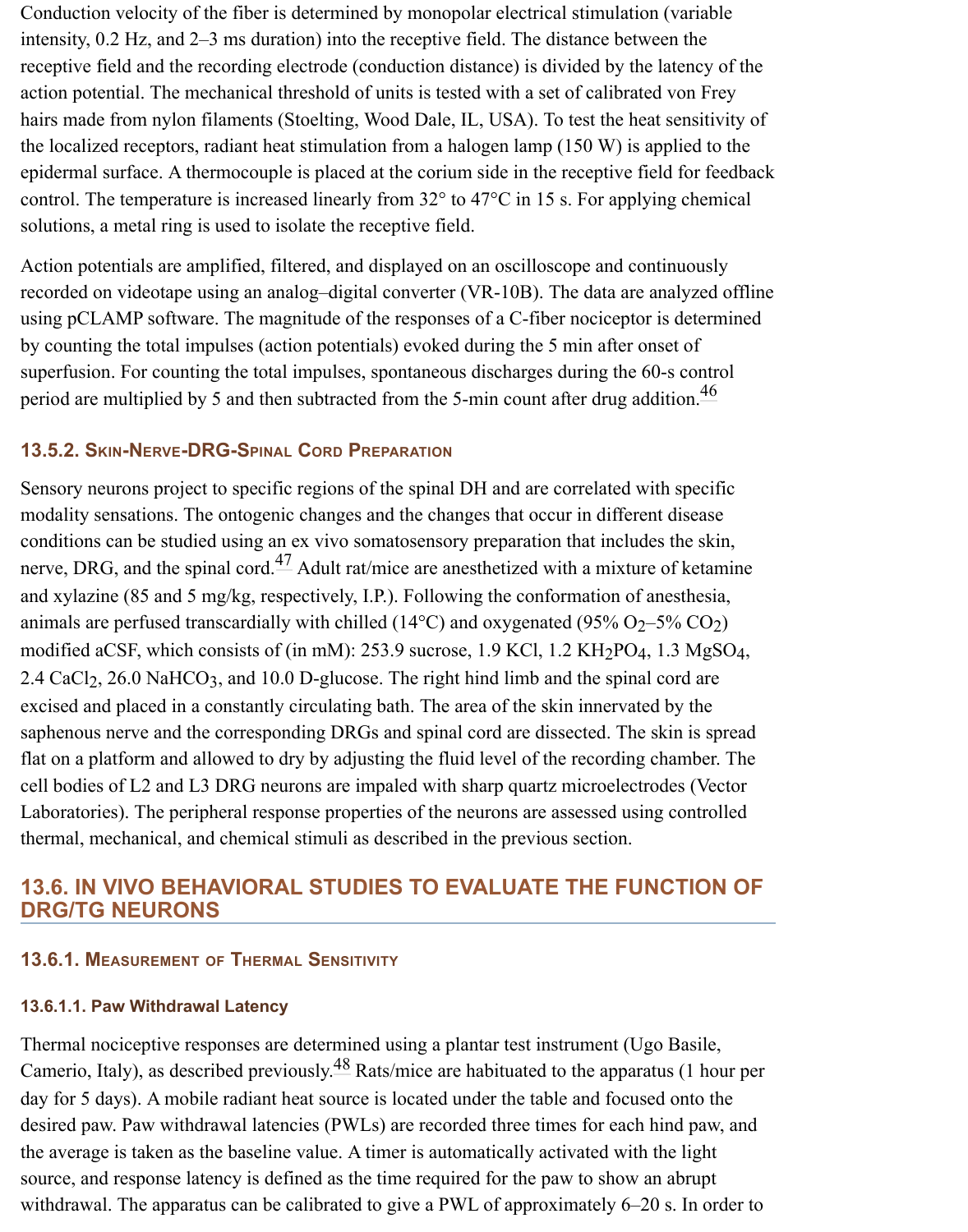After obtaining baseline values of PWL to radiant heat, the animals received and interactional receiver and in injection of carrageenan (1%, 100  $\mu$ L) into the left hind paw.<sup>51</sup> After the induction of inflammation (assessed by thickness and volume), PWL to thermal stimuli is determined after to 48 hours.

### **13.6.1.4. Complete Freund's Adjuvant (CFA) Induced Inflammatory Th[erma](https://www.ncbi.nlm.nih.gov/books/NBK92807/#)l Hyperalgesia**

Chronic peripheral inflammation is induced by injecting  $100 \mu$ L CFA (1 mg mycobacterium peripheral 0.85 mL paraffin oil and 0.15 mL of mannide monooleate) (Sigma) in the left hind paw of animals. The inflammation develops slowly over a period of a few days and lasts for a few weeks. Hyperalgesia to noxious thermal stimulation is measured by determining the PWL 3 do after CFA administration as described above. Data are plotted to contrast thermal hyperalgesia between inflamed and control paws of each animal in the tw[o g](https://www.ncbi.nlm.nih.gov/books/NBK92807/#)roups.

## **13.6.2. MEASUREMENT OF CHEMICAL SENSITIVITY BY NOCIFENSIVE BEHAVIOR**

Chemical-evoked nocifensive behavior in rats is defined as lifting (guarding), licking, and shaking of the injected paw.<sup>52</sup> The number of times the rat exhibits guarding, licking, and shaking is counted, and the total duration of this behavior is measured over 5 min immediately after intraplantar administration of agonists.

## **13.6.2.1. Formalin-Induced Pain Behavior**

Each rat is placed in an observation cage and is allowed to adapt to its environment for 10 minutes. Formalin (50  $\mu$ L, 5%) is then injected intracutaneously into the hind paw, and the animal is immediately transferred to the observation cage. The number of flinches (rapid withdrawal of the injected hind paw) produced by the animal is counted for 60 min. Animals exhibit two phases of pain behavior (phase 1, first 10 min; phase 2,  $10-60$  min). Data are plot to represent the number of f[lin](https://www.ncbi.nlm.nih.gov/books/NBK92807/#)ches produced in each 5-min period following formalin injection.

## **13.6.3. MEASUREMENT OF MECHANOSENSITIVITY**

## **13.6.3.1. von Frey Filament Test**

Weekly calibrated nylon monofilaments are used (Stoelting). Filaments 2 to 9 (0.015–1.3 g) and firmly applied to the plantar surface of the mid hind paw (alternating the side of the body bei tested) until they bowed for 5 s.<sup>53</sup> Vigorous vertical and/or horizontal movement of the hind away from the fiber is considered as a withdrawal response. Fibers are applied in random ord no more than two measurements are made per behavioral state per fiber per rat/mouse.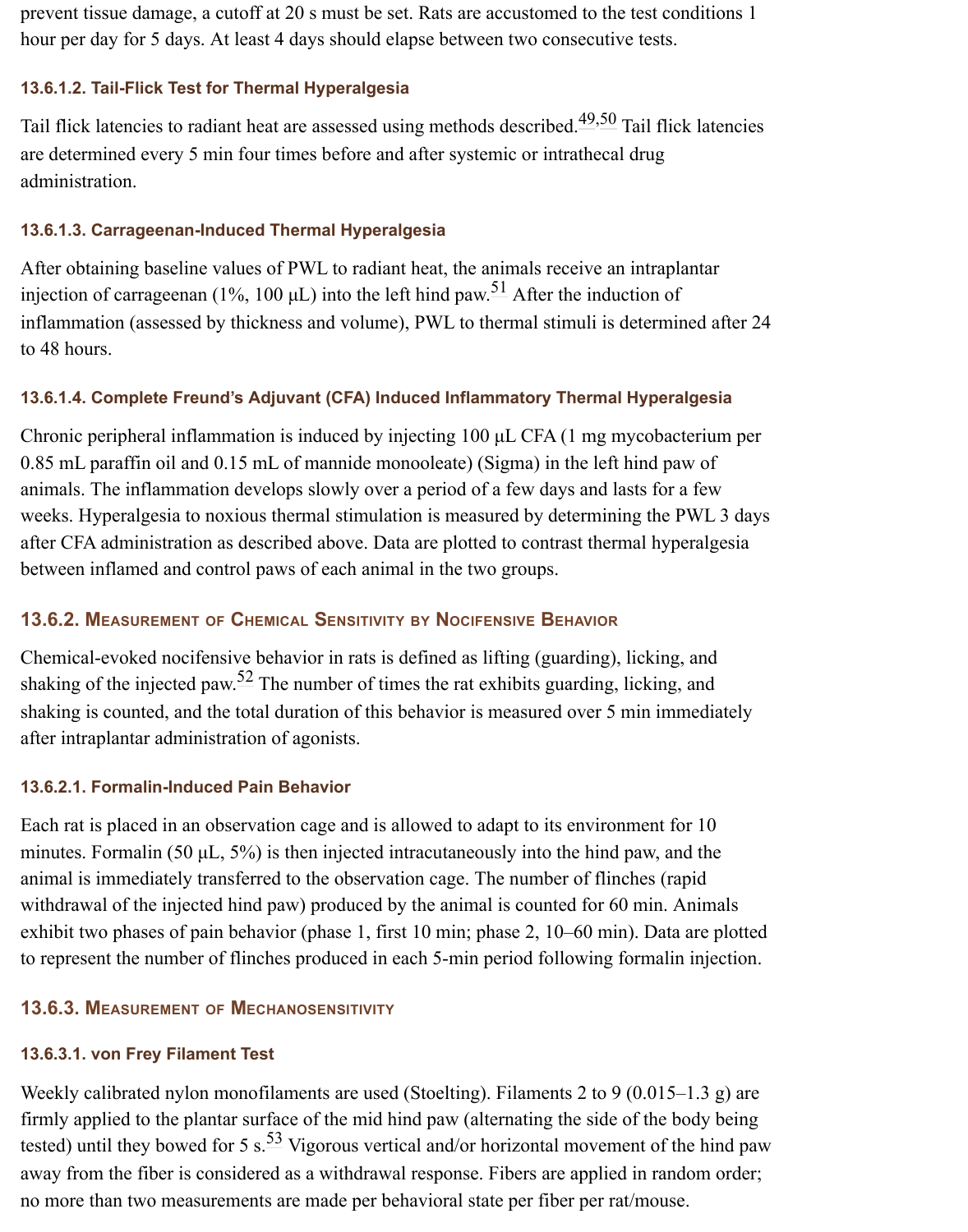(Analgesymeter, Stoelting) that applies a linearly increasing mechanical force to the dorsum the rat's hind paw.<sup>56</sup> The nociceptive threshold is [defi](https://www.ncbi.nlm.nih.gov/books/NBK92807/#)ned as the force in grams at which the r withdraws its paw. Rats are familiarized in the testing procedure at 5-min intervals for a period 1 hour/day for 3 days in the week preceding the experiments. Baseline PWT is defined as the mean of six readings.

### **13.6.4. CHRONIC CONSTRICTION INJURY (CCI) MODEL, BENNETT–XIE MODEL**

Male SD rats (250–300 g) are anesthetized with ketamine and xylazine (85 and 5 mg/kg, respectively, I.P.). The skin of the middle thigh is cut, and the muscle is separated to expose t left sciatic nerve. Four ligatures are loosely tied around the nerve by using 4-0 braided [sil](https://www.ncbi.nlm.nih.gov/books/NBK92807/#)k th with a 1.5-mm interval. The surgical incision in the skin is closed. Amikacin (10 mg/kg, s.c.) injected every da[y fo](https://www.ncbi.nlm.nih.gov/books/NBK92807/#)r one week to prevent infection. Thermal, mechanical, and chemical sensitivities are tested to determine the changes that occur following nerve injury.

### **13.6.5. INTRATHECAL ADMINISTRATION OF DRUGS BY CATHETER IMPLANTATION**

#### **13.6.5.1. Intrathecal Administration by Catheter**

In order to target the TRP channels expressed at the central terminals of the sensory neurons, chronic intrathecal catheters are implanted.<sup>57</sup> Male SD rats (225–250 g) are anesthetized with ketamine and xylazine (85 and 5 mg/kg, respectively, I.P.). When they no longer respond to the paw pinch test, the neck area is shaved, and the skin is swabbed with betadine followed by 70% alcohol. A small incision is made in the skin, and the muscles are separated to expose the atla occipital membrane. A small incision is made in the membrane to allow a polyethylene-10 catheter with 0.9% sterile saline to be inserted into the subarachnoid space. The catheter is go threaded through the space as far as the lumbar enlargement (approximately 7.5 cm). The catheter is then sutured in place with the muscles, and the incision is closed. About 5 cm of catheter is exposed externally for injections. The external port is sealed with Parafilm to prev flow of cerebrospinal fluid. Rats are allowed to recover for 7 days after surgery. To prevent infection, 10 mg/kg of kanamycin is inject[ed](https://www.ncbi.nlm.nih.gov/books/NBK92807/#) subcutaneously every day for 5 days during recovery. Agents to be tested are administrated in 20-µL volumes by slow infusion followed by 20-µL saline using a Hamilton syringe.<sup>58</sup>

### **13.6.5.2. Intrathecal Administration of Drugs by Lumbar puncture**

All drugs or their appropriate vehicles are injected intrathecally in a volume of  $3 \mu L$  by lumb puncture using a Hamilton syringe and 30-gauge needle.<sup>59</sup> The injection is made at the space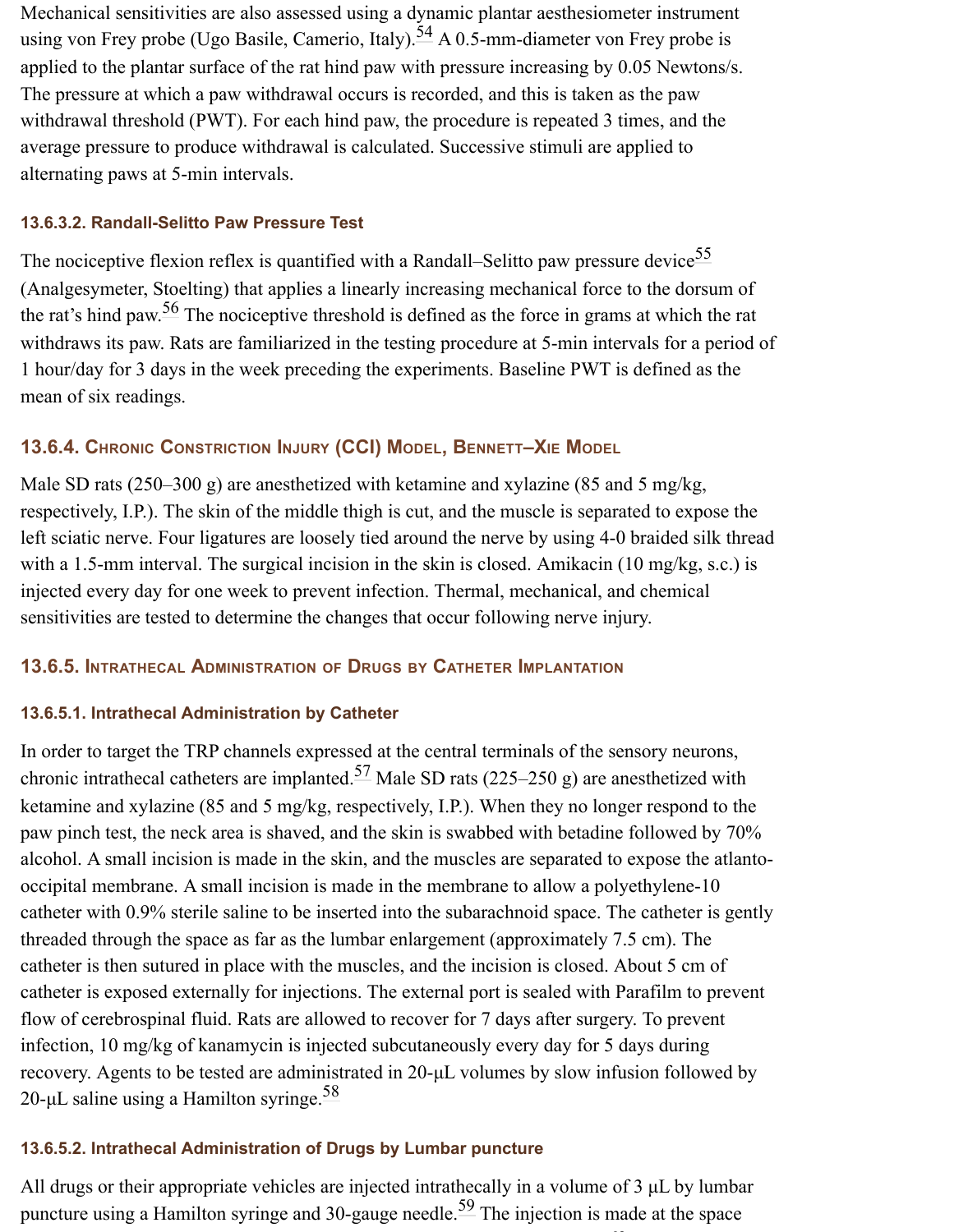the hair is removed, and the skin is swabbed with betadine followed by 70[% al](https://www.ncbi.nlm.nih.gov/books/NBK92807/#)cohol. The bre is exposed with a 2-cm incision and retracting the skin. An electric drill is used to bore bilate  $(3-4 \text{ mm to midsaggi tal suture})$  troughs  $(2\text{-mm diameter and } 8-10 \text{ mm long})$ . The catheters are constructed using PE-10 tubing (Instech Laboratories, Inc., Plymouth Meeting, PA, USA) and inserted through the troughs about 4–5 mm; they are placed above the occipital lobe. The catheter is then sutured in place with the skin while closing the incision. About 5 cm of the catheter is exposed externally for injections. The external port is sealed with Parafilm to prev flow of cerebrospinal fluid. Rats are allowed to recover for 7 days after surgery. To prevent infection, 10 mg/kg of kanamy[cin](https://www.ncbi.nlm.nih.gov/books/NBK92807/#) is injected subcutaneously every day for 5 days during recovery.

In order to sensitize the peripheral terminals of TG neurons, pro-inflammatory agents to be tested, namely, bradykinin (1  $\mu$ M, histamine (0.1 mM), prostaglandin E2 (2  $\mu$ M), and seroton (0.1 mM) (inflammatory soup), are administrated in  $5-6$  µL volumes by slow infusion follow by 5–6  $\mu$ L saline.<sup>61</sup>

#### **13.6.6.2. Facial Allodynia**

Following the injection of inflammatory soup into the skull, facial allodynia can be assessed using von Frey filaments. All testing is done in a blinded fashion. Areas around the eye, the cheek, the shoulder, and the forearm are tested. There are two methods that can be used: (1) The gram force filament in the middle of the logarithmic range is tested, and then the force is increased or decreased by using different filaments until the animal responds reliably.  $\stackrel{62}{=}$  (2) T gram force filament to which the majority of control rats respond versus the gram force filam to which the majority of allodynic rats respond is determined. $\frac{62}{5}$  Using the method described Ren,  $\frac{62}{5}$  absolute t[hre](https://www.ncbi.nlm.nih.gov/books/NBK92807/#)sholds can be recorded. With the method described by Tawfik et al.,  $\frac{63}{5}$ absolute thresholds cannot be determined. Following 5 days of general habituation to handling (∼5 min/day), the baseline behavior is assessed. A logarithmic series of 10 calibrated von Frey hairs (Stoelting) are applied as described by Ren. $\frac{62}{5}$  The rat is stimulated 5 times with each filament for 2 s on either side of the face. The filament size is increased if the rat responds 5 times to the filament. These data are then analyzed as previously described.<sup>64</sup>

## **13.7. STATISTICAL METHODS FOR DATA ANALYSIS**

Data are expressed as mean  $\pm$  S.E.M. When comparing the means of only two groups, Student's *t* test [is](https://www.ncbi.nlm.nih.gov/books/NBK92807/#) used. For all tests, a *p* value lower than 0.05 ( $p < 0.05$ ) is considered significant. [Sta](https://www.ncbi.nlm.nih.gov/books/NBK92807/#)tistically proc[edu](https://www.ncbi.nlm.nih.gov/books/NBK92807/#)res are implemented using SPSS 14.0 (SPSS, Chicago, IL, USA).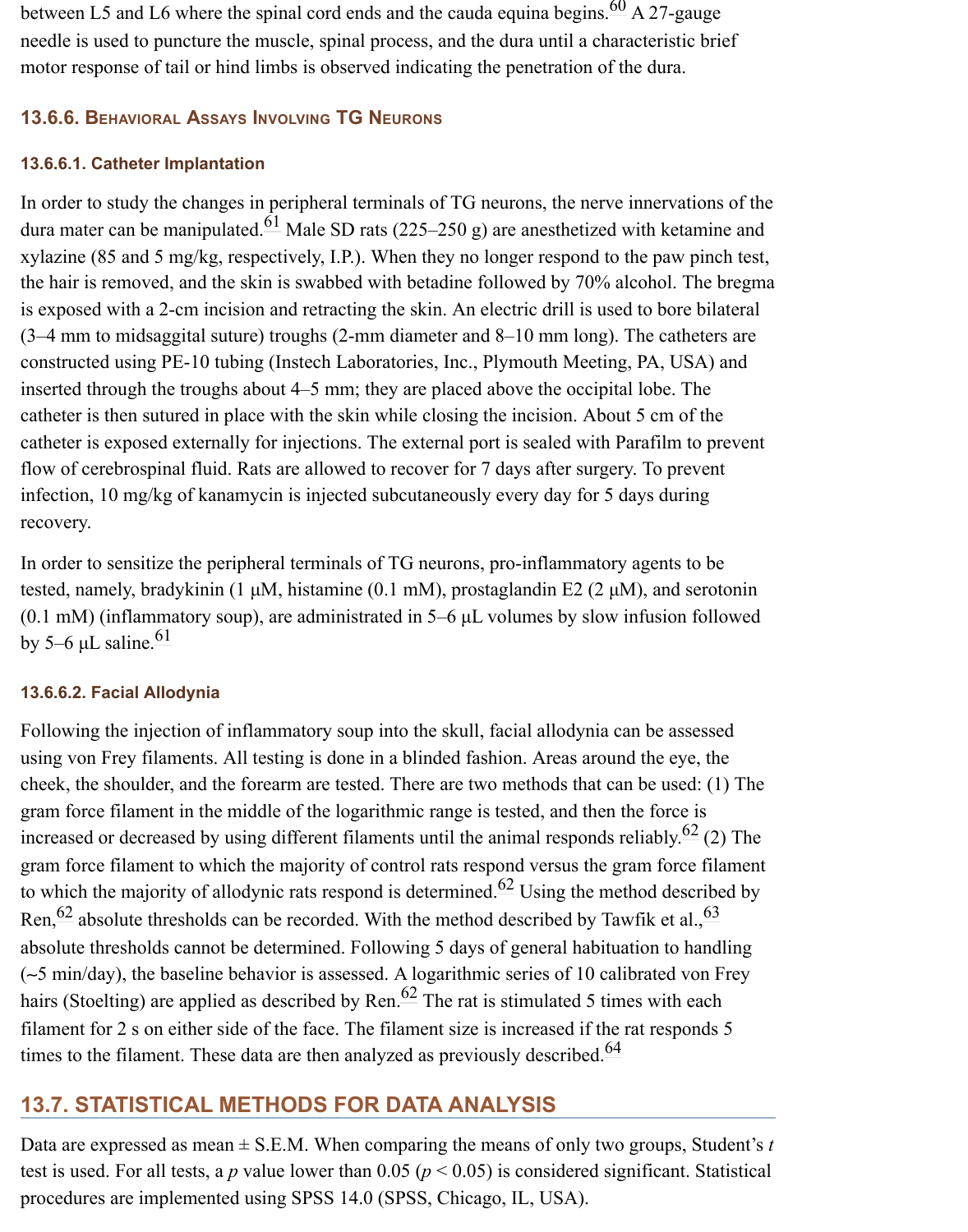responsiveness to various TRP channel agonists. The magnitudes of responses are compared using a nonparametric Mann–Whitney U-test.

For experiments that involve manipulation of one of the legs, data are normalized for each animal as the maximum possible effect (MPE). This value is calculated as follows:  $MPE = (F \cdot R)$ – IBR)/(CBR – IBR), where PDR is the postdrug response of the ipsilateral paw, IBR is the ipsilateral paw baseline response, and CBR is the contralateral paw baseline response. The nociceptive thresholds are calculated as mean values obtained from both hind paws. The data subjected to a one-way ANOVA followed, when significant, by a post hoc Dunnett's *t*-test. D for the touch-evoked agitation test are compared using the Mann–Whitney *U*-test because the data are not continuously distributed. von Frey Filament data are analyzed by performing line regression applied to percentage withdrawal responses obtained across the entire fiber range by solving the linear equation for a 50% response. Significance is established by nonoverlapp 95% confidence intervals.

# **13.8. CONCLUDING REMARKS**

In recent years, there have been several discoveries regarding the molecular structures that respond to specific stimuli and their transduction mechanisms in sensory neurons. Several members of the TRP channel family have become important players in sensory transduction. rich array of techniques is available to study the expression and function of TRP channels in sensory neurons. It is always desirable to use multiple techniques to infer definitive conclusions. While studying the expression of TRP channels, the specificity of antibodies must be confirm With lack of change in the message of a particular TRP channel, one must consider the possibility of RNA stabilization and posttranslational modifications before arriving at conclusions. Whole-cell and single-channel recordings can be used to characterize the conductance and kinetic properties and to identify the mechanism of rectification. However, caution should be exercised to prevent activation of channels other than the TRP channel of interest. Agonist and antagonist specificities are important to infer accurate conclusions. TRF channel-mediated responses exhibit  $Ca^{2+}$ -dependent desensitization and tachyphylaxis. Therefore, responses obtained with repeated agonist application must be analyzed carefully. While studying evoked synaptic responses, a decrease in the amplitude of evoked responses to application of TRP channel agonists may be due to presynaptic depolarization block.<sup>58</sup> While using in vivo or ex vivo approaches, changes in other channels (e.g., voltage-gated  $Na<sup>+</sup>$ channels) may induce an exaggerated response to the application of TRP channel agonists because activation of TRP channels causes the release of pro-inflammatory agents that can sensitize other channels. Therefore, sensitization of TRP channels as compared to sensitization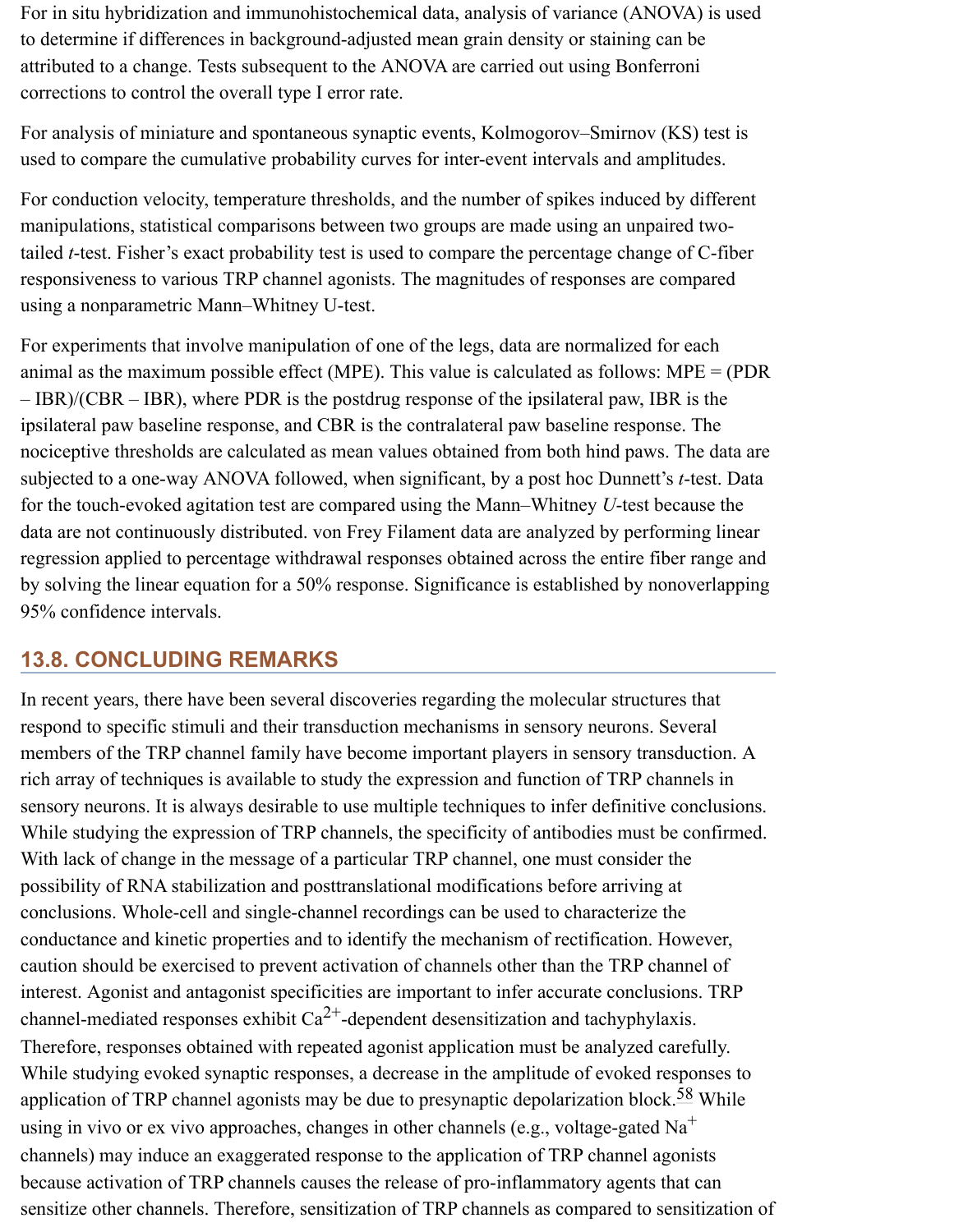# **REFERENCES**

- 1. Clapham D.E. TRP channels as cellular sensors. Nature. 2003;426:517–524. [PubMed: 14654832]
- 2. Minke B, Cook B. TRP channel proteins and signal transduction. Physiological Reviews. 2002;82:429–472. [PubMed: 11917094]
- 3. Nilius B, Owsianik G, Voets T, Peters J.A. Transient receptor potential cation channels in disease. Physiological Reviews. 2007;87:165–217. [PubMed: 17237345]
- 4. Cortright D.N, Szallasi A. TRP channels and pain. Current Pharmaceutical Design. 2009;15:1736–1749. [PubMed: 19442187]
- 5. Lewin G.R, Moshourab R. Mechanosensation and pain. Journal of Neurobiology. 2004;61:30–44. [PubMed: 15362151]
- 6. [Lewin G.R, Lu Y, Park T.J. A plethora of painful molecules. Current Opinion in](https://www.ncbi.nlm.nih.gov/pubmed/14654832) Neurobiology. 2004;15:129. [PubMed: 15321065]
- 7. Patapoutian A, Tate S, Woolf C.J. Transient receptor potential channels targeting pain at the source. Nature Rev[iews Drug Discovery](https://www.ncbi.nlm.nih.gov/pubmed/11917094). 2009;81:55-68. [PMC free article: PMC2755576] [PubMed: 19116627]
- 8. Wood J.N. Recent advances in understanding molec[ular mechanisms of](https://www.ncbi.nlm.nih.gov/pubmed/17237345) primary afferent activation. Gut. 2007;53 Suppl. 2:9–12. [PMC free article: PMC1867774] [PubMed: 14960551]
- 9. Gottlieb P, Folgering [J, Maroto R, et al. Re](https://www.ncbi.nlm.nih.gov/pubmed/19442187)visiting TRPC1 and TRPC6 mechanosensitivity Pflügers Archiv. [2008;455:1097–1103](https://www.ncbi.nlm.nih.gov/pubmed/15362151). [PubMed: 17957383]
- 10. Caterina M.J, Julius D. The vanilloid receptor: a molecular gateway to the pain pathway. Annual Review of Neurosci[ence. 2001;24:487–5](https://www.ncbi.nlm.nih.gov/pubmed/15321065)17. [PubMed: 11283319]
- 11. Julius D, Basbaum A.I. Molecular mechanisms of nociception. Nature. 2001;413:203-2 [PubMed: 11557989]
- 12. [Premkumar L.S, Sik](https://www.ncbi.nlm.nih.gov/pubmed/19116627)and P. TRPV1: a target for next gene[ration analgesics. Current](https://www.ncbi.nlm.nih.gov/pmc/articles/PMC2755576/) Neuropharmacology. 2008;6:151–163. [PMC free article: PMC2647151] [PubMed: 19305794]
- 13. [Grudt T.J, Williams J.T. mu-Opioid agonists inhibit spinal trigeminal substantia gela](https://www.ncbi.nlm.nih.gov/pubmed/14960551)tinos neurons in guinea pig and rat. Journal of Neuroscience. 1994;14:1646–1654. [PubMed: 8126561]
- 14. Monyer H, Jonas P. Polymerase chain [reaction analysis of i](https://www.ncbi.nlm.nih.gov/pubmed/17957383)on channel expression in singleneurons in brain slices. In: Sakmann B, Neher E, edit[ors. Single-Channel](https://www.ncbi.nlm.nih.gov/pubmed/11283319) Recording. second. New York: Plenum Press; 1995. pp. 357–373. Chapter 16.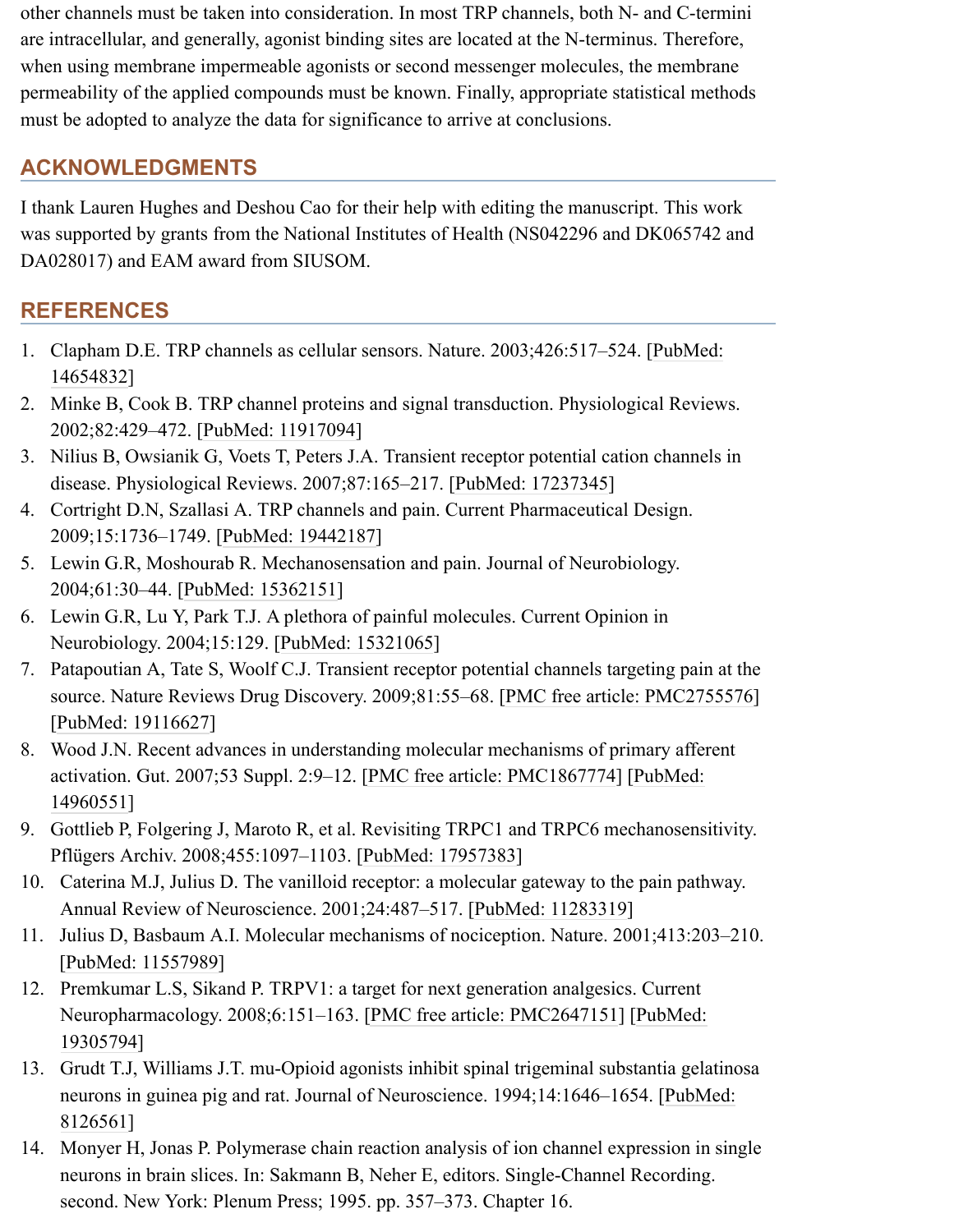- 19. Szallasi A, Blumberg P.M. Specific binding of resiniferatoxin, an ultrapotent capsaicin analog, by dorsal r[oot ganglion membra](https://www.ncbi.nlm.nih.gov/pubmed/16006601)nes. Brain Research. 1990;524:106-111. [PubM 2400923]
- 20. Tognetto M, Amadesi S, Harrison S. et al. Anandamide excites central terminals of dorsal root ganglion neurons via vanilloid receptor-1 activation. Journal of Neuroscience. 2001;21:1104–1109. [PubMed: 11160380]
- 21. [Zygmunt P.M, Peter](https://www.ncbi.nlm.nih.gov/pubmed/9622661)son J, Anderson D.A, Chuang H, Sorgard M, Marzo V.Di. Vanilloid receptors on sensory nerves mediate the vasodilator action of anandamide. Nature. 1999;400:452–457. [PubMed: 10440374]
- 22. [Barry P.H, Lynch J.](https://www.ncbi.nlm.nih.gov/pubmed/2174484)W. Liquid junction potentials and small cell effects in patch clamp analysis. Journal of Membrane Biology. 1991;121:101–117. [PubMed: 1715403]
- 23. Wollmuth L.P, Sakmann B. Different mechanisms of  $Ca^{2+}$  transport in NMDA and  $Ca^{2+}$ [permeable AMPA glutamate receptor channels. Journal of General Physiology.](https://www.ncbi.nlm.nih.gov/pubmed/2400923) 1998;112:623–636. [PMC free article: PMC2229440] [PubMed: 9806970]
- 24. Schneggenburger R, Zhou Z, Konnerth A, Neher E. Fractional contribution of calcium t the cation current thr[ough glutamate recep](https://www.ncbi.nlm.nih.gov/pubmed/11160380)tor channels. Neuron. 1998;11:133–143. [PubMed: 7687849]
- 25. Frings S, Hackos D.H, Dzeja C, Ohyama T, Hagen V, Kaupp U.B, Korenbrot J.I. Determination of fra[ctional calcium ion c](https://www.ncbi.nlm.nih.gov/pubmed/10440374)urrent in cyclic nucleotidegated channels. Met Enzymology. 2000;315:797–817. [PubMed: 10736742]
- 26. Egan T.M, Khakh B.S. Contribution of calcium ions to P2X [channel responses. J](https://www.ncbi.nlm.nih.gov/pubmed/1715403)ournal Neuroscience. 2004;24:3413–3420. [PubMed: 15056721]
- 27. Hamill O.P, Marty A, Neher E, Sakmann B, Sigworth F.J. Improved patch-clamp techni for high-resolution c[urrent recording from cells and c](https://www.ncbi.nlm.nih.gov/pmc/articles/PMC2229440/)el[l-free membrane pa](https://www.ncbi.nlm.nih.gov/pubmed/9806970)tches. Pflüge Archiv. 1981;391:85–100. [PubMed: 6270629]
- 28. Sakmann B, Neher E, editors. Single-Channel Recording. second. New York: Plenum P. [1995.](https://www.ncbi.nlm.nih.gov/pubmed/7687849)
- 29. Hilgemann D.W. The giant membrane patch. In: Sakmann B, Neher E, editors. Single-Channel Recording. second. New York: Plenum Press; 1995. pp. 307–326. Chapter 13.
- 30. Chung S.H, Moore J.B, Xia L.G, [Premkumar L.S, Gag](https://www.ncbi.nlm.nih.gov/pubmed/10736742)e P.W. Characterization of single channel currents using digital signal processing techniques based on Hidden Markov Models. Philosophical Transactions [of the Royal Society](https://www.ncbi.nlm.nih.gov/pubmed/15056721) of London. Series B, Biological Sciences. 1990;329:265–285. [PubMed: 1702543]
- 31. Qin F, Auerbach A, Sachs F. Maximum likelihood estimation of aggregated Markov processes. Proceedings Bio[logical Sciences. 19](https://www.ncbi.nlm.nih.gov/pubmed/6270629)97;264:375–383. [PMC free article: PMC1688268] [PubMed: 9107053]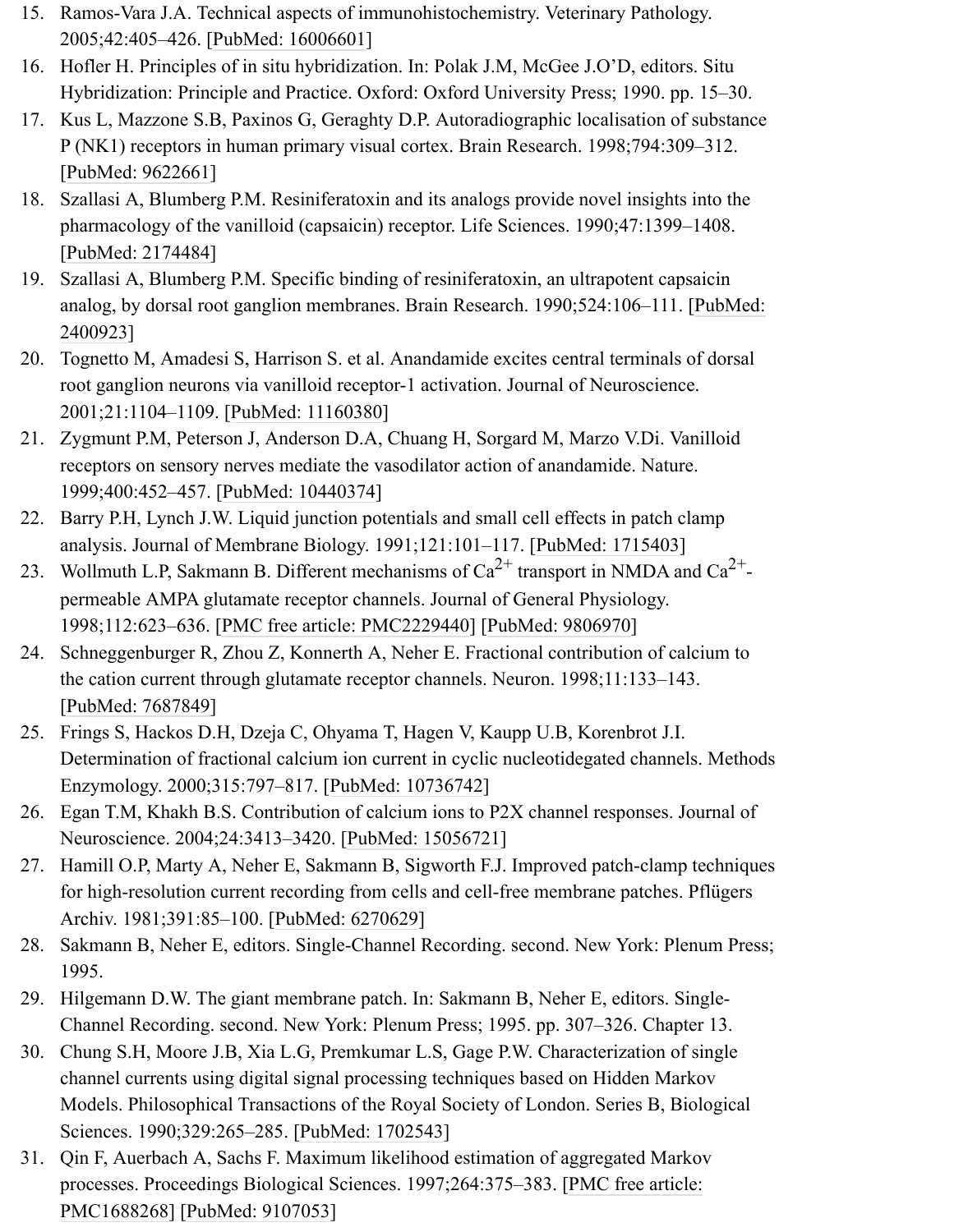- free article: PMC1474234] [PubMed: 16037081]
- 36. Drew L.J, Rohrer D.K, Price M.P, Blaver K.E, Cockayne D.A, Cesare P, Wood J.N. Acid[sensing ion channels ASIC2 and](https://www.ncbi.nlm.nih.gov/pmc/articles/PMC2220056/) A[SIC3 do not contrib](https://www.ncbi.nlm.nih.gov/pubmed/9041447)ute to mechanically activated currents in mammalian sensory neurons. Journal of Physiology. 2004;556:691-710. [PM free article: PMC1664992] [PubMed: [14990679\]](https://www.ncbi.nlm.nih.gov/pubmed/11140687)
- 37. Hu J, Lewin G.R. Mechanosensitive currents in the neurites of cultured mouse sensory [neurons. Journal of Physiology. 2006;577:815–828. \[PMC free article: PMC1804](https://www.ncbi.nlm.nih.gov/pmc/articles/PMC2290669/)210] [PubMed: 1703[8434\]](https://www.ncbi.nlm.nih.gov/pubmed/12433953)
- 38. McBride D.W Jr, Hamill O.P. Simplified fast pressure-clamp technique for studying [mechanically gated channels. Methods Enzymology. 1999;294:482–489. \[PubMed:](https://www.ncbi.nlm.nih.gov/pmc/articles/PMC1474234/) 9916244]
- 39. McBride D.W Jr, Hamill O.[P. A fast pressure-cla](https://www.ncbi.nlm.nih.gov/pubmed/16037081)mp technique for studying mechanogat channels. In: Sakmann B, Neher E, editors. Single-Channel Recording. second. New Yo Plenum Press; 1995. pp. 329–339. Chapter 14.
- 40. [Edwards F.A, Konnerth A, Sakmann B, Takahashi T. A thin slice preparation for patch](https://www.ncbi.nlm.nih.gov/pmc/articles/PMC1664992/) clamp recordings from neurons of the mammalian central nervous system. Pflügers Archive. 1989;414:600–612. [PubMed: 2780225]
- 41. [Eilers J, Schneggenb](https://www.ncbi.nlm.nih.gov/pubmed/17038434)urger R, Konnerth A. Patch cla[mp and calcium imaging in brain](https://www.ncbi.nlm.nih.gov/pmc/articles/PMC1804210/) sli In: Sakmann B, Neher E, editors. Single-Channel Recording. second. New York: Plenum Press; 1995. pp. 213–227. Chapter 9.
- 42. [Casteñada-Castellanos D.R, Flint A.C, Kriegstein A.R. Blind patch clamp recording](https://www.ncbi.nlm.nih.gov/pubmed/9916244)s in embryonic and adult mammalian brain slices. Nature Protocols. 2006;1:532–542. [PubN 17406279]
- 43. Sontheimer H. Whole-cell patch clamp recordings. In: Boulton A.A, Baker G.B, Wolfganger W, editors. Patch-Clamp Applications and Protocols, Neuromethods Series. Vol. 26. New York: Springer-Verlag; 1995. pp. 37–73.
- 44. Reeh P.W. Sensory r[eceptors in mamma](https://www.ncbi.nlm.nih.gov/pubmed/2780225)lian skin in an in vitro preparation. Neuroscienc Letters. 1986;66:141–146. [PubMed: 3725179]
- 45. Kress M, Koltzenburg M, Reeh P.W, Handwerker H.O. Responsiveness and functional attributes of electrically localized terminals of cutaneous C-fibers in vivo and in vitro. Journal of Neurophysiology. 1992;68:581–595. [PubMed: 1527577]
- 46. Stucky C.L, DeChiara T, Lindsay R.M, Yancopoulos G.D, Koltzenburg M. Neurotrophi is required for the survival of a subclass of hair follicle receptors. Journal of Neuroscien 1998;18:7040–7046. [PubMed: 9712673]
- 47. Koerber H.R, Woodbury C.J. Comprehensive phenotyping of sensory neurons using an vivo somatosensory system. Physiology and Behavior. 2002;77:589–594. [PubMed: